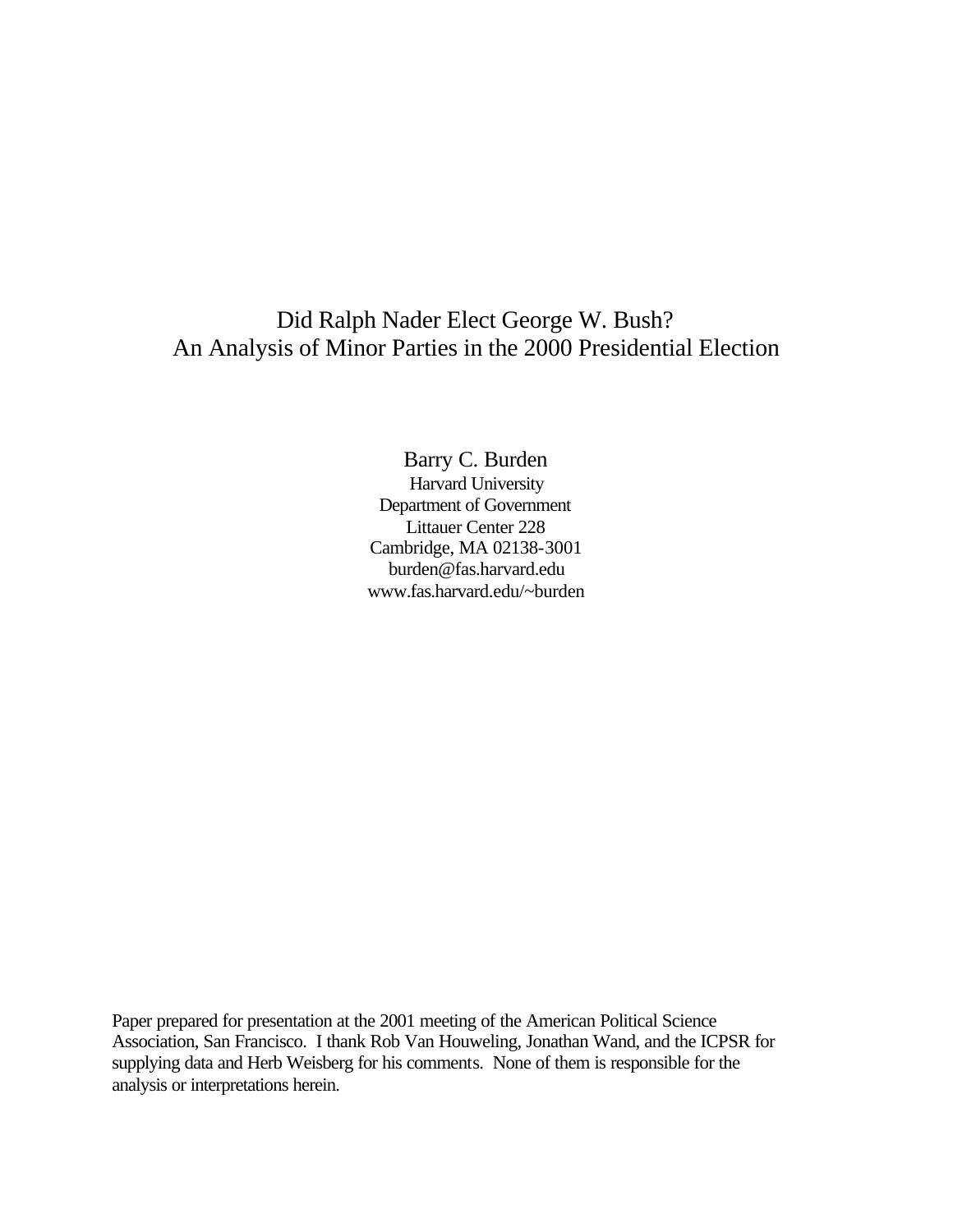Though neither Patrick Buchanan nor Ralph Nader garnered as many votes as some earlier minor parties, they had the potential to affect the 2000 presidential election in ways that their predecessors could not. This is possible because of the shear closeness of the major party vote. The popular vote nearly rendered the presidential contest a tie, with Democrat Al Gore and Republican George W. Bush both winning about 48%. And the Electoral College outcome, which depended on a contentious series of legal battles in Florida, gave Bush the majority by just one vote. Al Gore's 266 electoral votes are the most even won by a losing candidate.<sup>1</sup> And 2000 was the first time in more than a century that the winners of the popular and electoral votes were different. In an electoral context as balanced as this one, candidates from outside the two-party system who manage even meager showings can have remarkable effects the election's outcome.

In this paper I examine the roles that Reform Party nominee Buchanan and especially Green Party nominee Nader played in the 2000 presidential election. Using a variety of data from election returns to national surveys, I address two pressing questions. First, how did minor party voters reach their decisions given the great potential for sophisticated behavior in a close election? This requires determining the sources of minor party support and the relationships between their electoral coalitions. Second, what effects did minor parties have on voter turnout and who won the election? Answering this question requires analysis of counterfactuals that estimate what would have happened had Buchanan and Nader not been running. The paper hopes to build on the growing body of theoretical and empirical research on "major" minor parties in America generally as well as understand their roles in the 2000 presidential election specifically.<sup>2</sup> The stark realities of this election are sure to force political scientists to rethink some of our conclusions about the dynamics of minor parties.

The paper comes in several parts. It begins by reexamining the election outcome in terms of social choice analysis. A simple look at the preference rankings of candidates shows that, for the first time in survey era, the winner of the presidential election was not the Condorcet winner. Moreover, almost no common voting method would have selected Bush as the winner. The analysis also shows that minor party voters were remarkably strategic in 2000. The second section analyzes Nader's standing in the polls dynamically by examining the patterns and determinants of his support over the final months of the campaign. Unlike nearly all minor party candidates, Nader actually rose in the polls over time, even after controlling for the closeness of the major party vote and support for other candidates. The third section turns to the effects that Buchanan and Nader had on voter participation and the major parties' vote shares. A larger number of minor party voters would have abstained with their candidates in the race. Minor parties, most notably the Greens, increased turnout both directly by mobilizing votes for themselves and indirectly by adding interest to the campaign, for a total effect of around 2.5 percentage points. The next section of the paper reexamines the possibility that Nader threw the election to Bush. It is clear that Gore and Nader were near substitutes and that Florida almost certainly would have gone Democratic without Nader in the race. Yet it is also possible that Bush would have been elected easily without Buchanan in the race. Bush might have won

 $1$  Gore was eligible to win 267 electoral votes but one Gore elector from the District of Columbia abstained to

protest the election outcome. 2 As others have noted (Gilbert *et al*. 1999; Herrnson and Green 1997), there are technically many minor party candidates available to voters, making the term "third party" imprecise even if common. Earlier studies tended to limit analysis to those that received at least 5% of the popular vote (Cho 2000; Lacy and Burden 1999; Rosenstone, Behr, and Lazarus 1996) while others have examined even the meekest campaigns (Herrnson and Green 1997). I take the middle ground by examining Buchanan and Nader, neither of which achieved 5% or any electoral votes but both of whom are thought to have affected the election outcome substantially.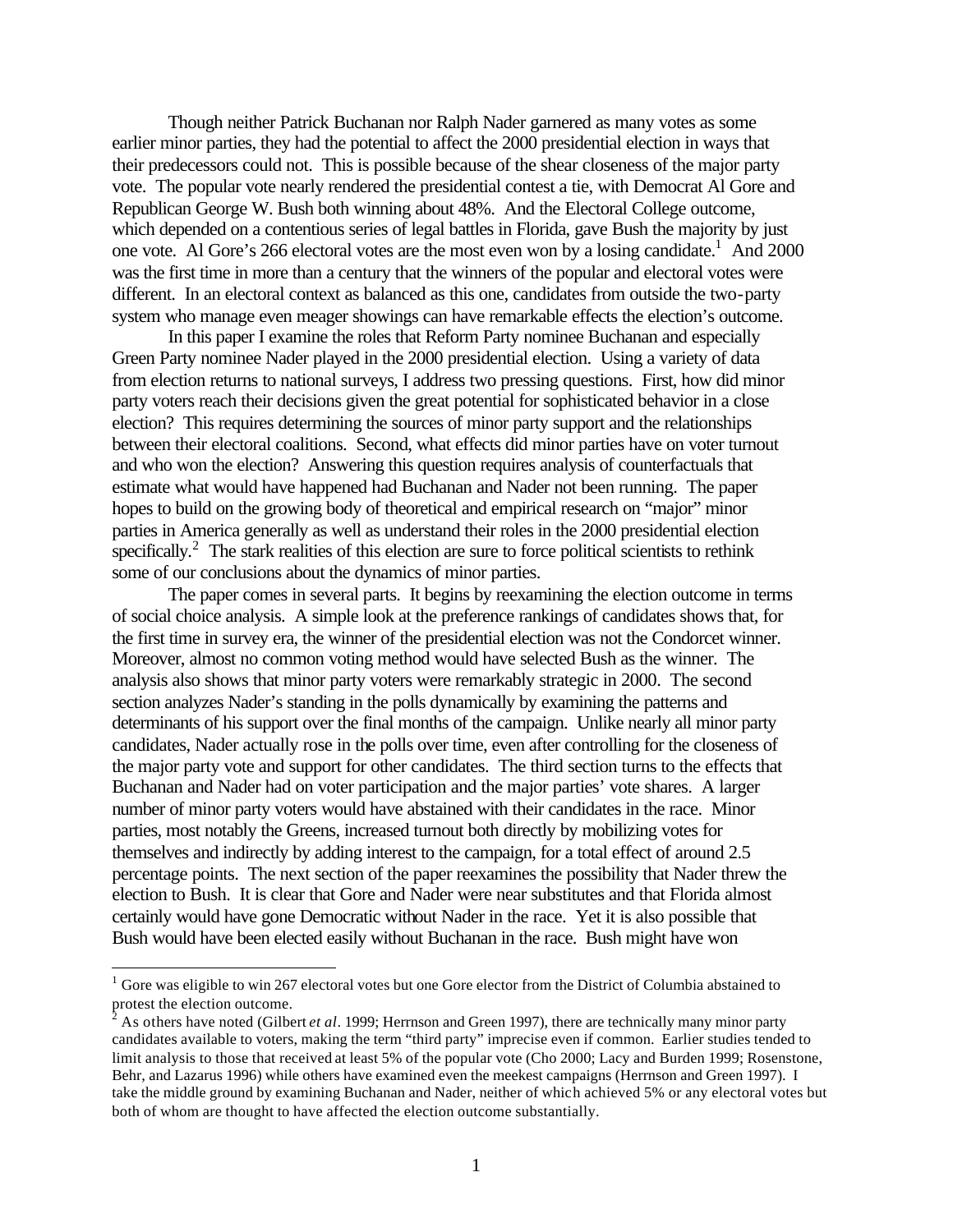another 30 electoral votes in four other close states and would have taken the presidency, even after conceding Florida to Gore. I then turn to examining the sources of minor party support. Nader voters were more liberal, pro-choice, and educated than other voters on average. The factors that distinguished Nader from Gore in particular were economic in nature, suggesting that Gore was blamed as an incumbent. Aggregate analysis shows that Nader did much better at drawing on his earlier support and Perot's base from 1996. Surprisingly, Buchanan and Nader both performed better when the major-party vote was closer. I conclude by suggesting how this multifaceted picture of results fits with existing work on minor parties in America.

# **A Perverse Social Choice Function**

Elections are a key mechanism for aggregating individual citizen preferences into collective decisions. The proper way to do this is a matter of great contention. A prominent line of research focuses on the rationality of voting rules and a society's social choice function. Though no single method of aggregation is ideal, some appear more perverse than others because they violate common assumptions about how preferences ought to be represented. Arrow (1951) has argued that seemingly trivial characteristics such as transitivity and nondictatorship should be maintained, but has also shown that no voting system can do so. This impossibility result confirms that no vote aggregation method is perfect. Indeed, examples can be generated that produce rather different social outcomes from the same individual preferences simply by altering the aggregation rules. At a minimum, one would hope that some basic principles of fairness are retained that at least make the process, and thus the outcome, appear legitimate to voters (see Hibbing and Theiss-Morse 1995).

Two common methods are majority and plurality rule. Majority rule would have failed in 2000 because no candidate won 50% of the popular vote. And plurality rule would have elected Gore as he clearly won the popular vote. And neither majority nor plurality rule is more natural than or superior to more complicated methods. Indeed, the Founders chose to create the Electoral College to choose presidents. Bush won the 2000 election because he won a majority of electoral votes, after a serious of legal battles in Florida held him over the 270 required for victory. One might wonder whether this rather unique method of election selected the same winner that other aggregation schemes might or whether Bush's victory was idiosyncratic to the particular set of institutions and events that put him into office.

One of the most stringent methods of selecting a candidate was proposed by the Marquis de Condorcet more than 200 years ago. The Condorcet criterion is a desirable method of choosing among multiple candidates because it sets the threshold of victory high. Condorcet argued that a winning alternative ought to be capable of defeating all other alternative in head-tohead comparisons. That is, A should be the victor only if she beats both B and C in paired situations. Even if some voters choose strategically rather than sincerely – perhaps due to a combination mechanical and psychological incentives (Duverger 1963) – the Condorcet winner should also be the election winner if she exists.

National Election Study data from 2000 make it possible to conduct a crude analysis of strategic voting. I follow a long line of research that uses rankings of the candidates on the traditional "feeling thermometers" as estimates of the relative ordinal utilities each person has for each candidate. Thermometers are reasonable proxies for respondents' utilities for the candidates and predict the vote well (Abramson *et al*. 1992, 1995, 2000; Brams and Fishburn 1983; Brams and Merrill 1994; Kiewiet 1979; Ordeshook and Zeng 1997; Palfrey and Poole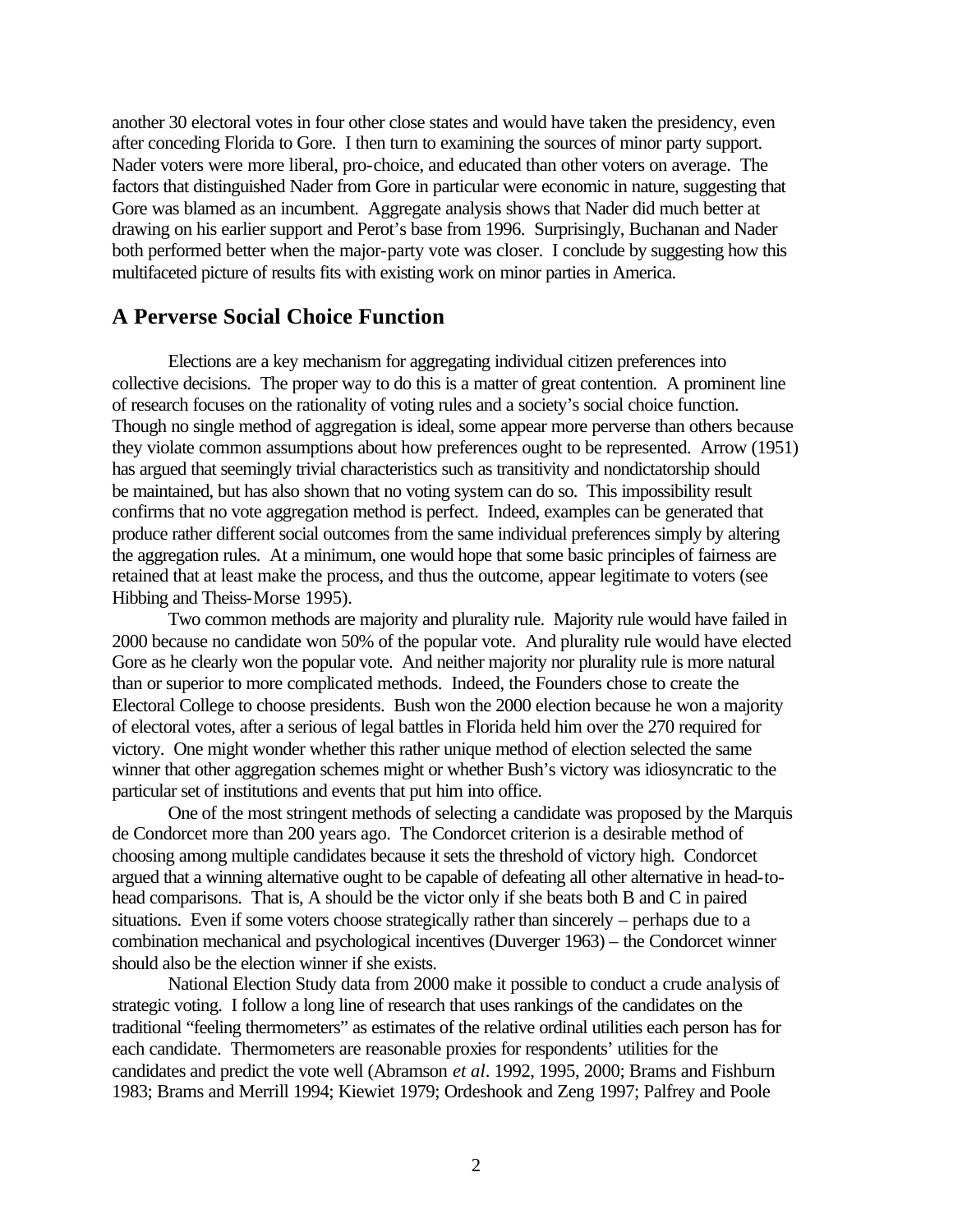1987; Weisberg and Grofman 1981). Abramson and colleagues (1995) show that the winners of the popular and electoral vote in three notable third party elections – 1968, 1980, and 1992 – were all Condorcet winners. That is, the Electoral College victor also would have won using Condorcet's standard of beating each of the other candidates in head-to-head comparisons. Using their approach, I have verified that Clinton was easily the Condorcet winner in 1996 as well.

It is reassuring that different voting schemes – simple plurality rule, the Electoral College, the Condorcet criterion, and perhaps even approval voting – all select the same candidate in each of the last four elections with significant minor parties (Brams and Fishburn 1983; Brams and Merrill 1994; Kiewiet 1979). Indeed, it is remarkable that every presidential election for which adequate survey data exist seems to have chosen the Condorcet winner, regardless of minor party showings. This is satisfying in part because no voting method is ideal and the Condorcet method appears to be one of the most stringent as a Condorcet winner does not even exist in many settings.

The 2000 election is not so tidy. Not only did George W. Bush not take the popular vote, but the data clearly show that he was not the Condorcet winner either. This is apparently the first time in the survey era that this has happened. Moreover, it is quite possible that the winner of the popular vote – Al Gore – was also not the Condorcet winner. Examining the pre-election rankings, Nader beats Buchanan (659-240), Gore (527-500), and Bush (562-491), thus making him the Condorcet winner.<sup>3</sup> Nearly every other method makes Gore the winner. Running through the list of voting methods that are commonly discussed in textbooks on the subject (e.g., Shepsle and Bonchek 1997), Gore wins whether using a plurality runoff, sequential runoff, Borda count, or approval voting.<sup>4</sup> The 2000 election thus represents a highly unusual event in modern U.S. politics as the Electoral College and ensuing legal battles surrounding Florida are perhaps the only method that would result in George W. Bush's election.

The thermometer rankings also show an unprecedented degree of strategic voting. Unlike the elections where Wallace, Anderson, and Perot induced moderate amounts of strategic behavior, the pivotal roles that Buchanan and Nader played in 2000 produced a remarkable amount of sophisticated voting behavior. Table 1 demonstrates this by comparing respondents' candidate rankings along with their vote choice and turnout decisions. The data show that nearly all of those who rated Buchanan or Nader as their most preferred candidates voted for someone else. Among voters, over 90% of people who rated Buchanan or Nader highest did not vote for them. Not only is this large percentage astonishing, but more than a third of those who preferred Nader surprisingly chose Bush rather than Gore.

This suggests that many voters were deciding which candidate from outside the current administration was worth their support rather than simply whose platform was nearest their ideal points (Cho 2000; Lacy and Burden 2001). It seems that Nader preferrers and Nader voters are rather distinct groups. If the Nader vote was comprised mostly of traditional liberals interested in ideological purity, a strategic voter would have chosen Gore. Presumably a leftist voter who prefers Nader but fears that his candidacy is not viable would turn to Gore as second choice. A

 $3$  The numbers in parentheses are the numbers of voters preferring Nader and each opponent in head to head rankings. These data are weighted using the standard NES sample weight. Ties have been ignored for the time being.

<sup>&</sup>lt;sup>4</sup> As Brams and Fishburn (1983), Brams and Merrill (1994), and Kiewiet (1979) argue, there are several ways that approval votes might be computed from feeling thermometer rankings. For simplicity I take the simplest form – sincere approval voting – where ties are discarded and voting for a candidate is considered an approval vote.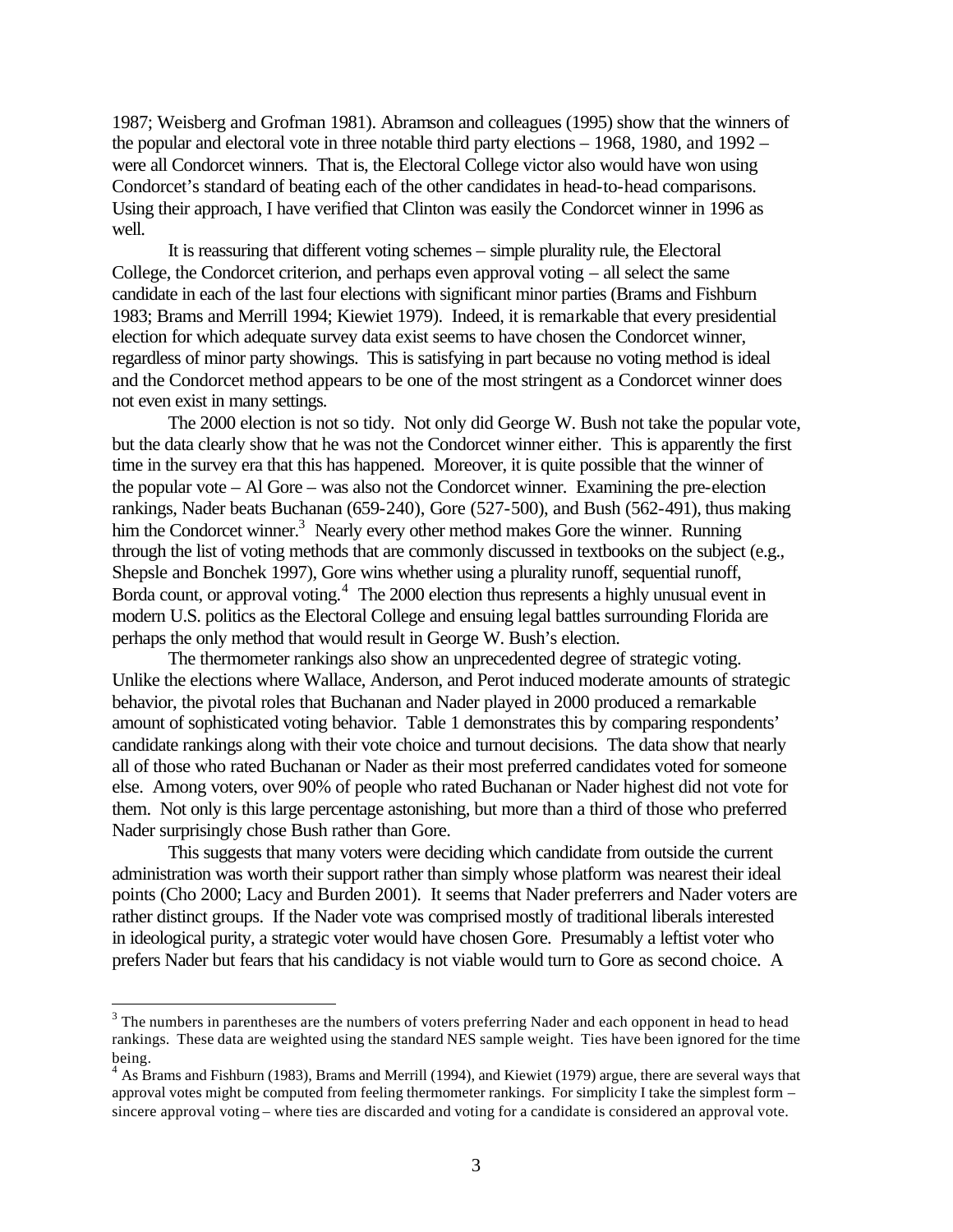sizable contingent of Nader preferrers appear to have felt that way but abstained. While many Nader preferrers who voted did pick Gore, it remains counterintuitive that so many voted for Bush instead. Many of these voters must have been motivated by the desire to end the Clinton-Gore reign and decided that Republican Bush was most likely to do that.

|                |                 |             |           | <b>Highest Ranked Candidate</b> |                 |
|----------------|-----------------|-------------|-----------|---------------------------------|-----------------|
|                |                 | <b>Bush</b> | Gore      | Nader                           | <b>Buchanan</b> |
|                | <b>Bush</b>     | 93.7        | 6.2       | 37.6                            | 46.3            |
| Presidential   | Gore            | 5.8         | 93.5      | 52.0                            | 43.9            |
| Vote<br>Choice | Nader           | .5          | $\cdot$ 3 | 9.4                             | 3.5             |
|                | <b>Buchanan</b> | 0           | 0         | 0                               | 3.5             |
|                | Other           |             |           | 1.0                             | 2.7             |
|                | Abstain         | 20.0        | 25 Q      |                                 | 39.8            |

### **Table 1: Candidate Rankings, Vote Choice, and Abstention**

*Notes:* Ranking based on pre-election feeling thermometers as the post-election thermometers do not include Buchanan. NES sample weight used. Ties are omitted.

Respondents who ranked Buchanan first were even more disloyal, but their strategic voters were cast a bit more in Bush's direction than in Gore's. More interesting are the abstention rates for each of these groups. Less than a quarter of those who placed Bush or Gore highest abstained and nearly all were loyal to their first-ranked candidates. But more than a third of those who favored Buchanan abstained and nearly half of those who preferred Nader stayed home.

This is an unprecedented amount of strategic voting among minor party supporters (see Abramson *et al*. 1995; Cho 2000; Ordeshook and Zeng 1997). It seems evident that strategic "voting" could mean more than just choosing a candidate who is not one's most preferred alternative. To the extent that abstention is a purposeful activity akin to choosing a candidate (Aldrich 1993; Lacy and Burden 1999, 2001), many Americans who preferred Buchanan or Nader found nonvoting a more satisfactory decision than either jumping to a minor party candidate at the other end of the spectrum or stomaching one of the major party standard-bearers.

It is noteworthy that abstention rates were highest among Nader preferrers. The strength of support for a chosen presidential candidate was also weakest for Nader. Nader voters say they felt less enthusiastic about their choice than did people who voted for one of the other three candidates. The percentage of NES respondents saying they "felt strongly" was 74% for Gore, 79% for Bush, and even 83% for Buchanan, but only 64% for Nader. The fact that so many of those who ranked Nader first abstained suggests that they were not particularly fond of *any* of the candidates. Those who voted for Nader probably felt tepid toward all of the candidates running and were only willing to cast protest votes because the anti-establishment Greens happen to be on the ballot. This might explain why apparently not many Nader voters regret their decisions. Only 1 in 10 Nader voters say they wish they could change their vote after knowing how close the election was (Jackman 2000). Given the perversity of the election result shown above, it is simply remarkable that 90% would pick Nader again even knowing that Bush – often their third or fourth ranked choice – would be elected president.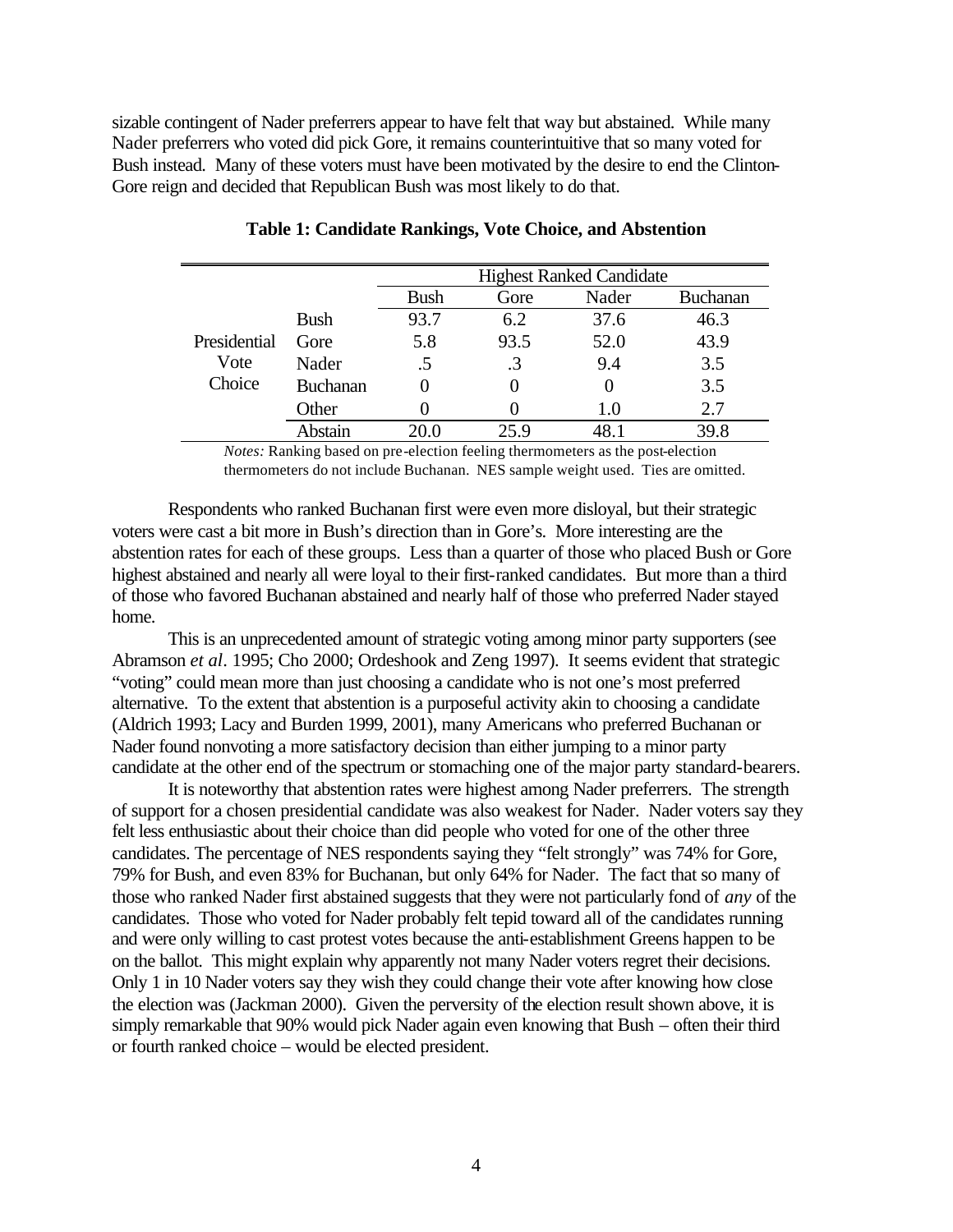# **Campaign Dynamics**

 $\overline{a}$ 

Some of the more interesting aspects of minor parties are the changes they induce in otherwise normal presidential campaigns (Rosenstone, Behr, and Lazarus 1996). Among other things, a threatening outsider causes the Democratic and Republican nominees to deal with new issues, distribute their resources differently, and assemble altered coalitions. Strong minor parties introduce a great deal of uncertainty into the campaign and force the major parties to begin foraging about for votes more strategically. Like a zero-sum game, any support that goes to third party candidate effectively reduces the pool of votes available to the major parties. At the same time, the possibility of increasing turnout makes the situation look more like a positivesum game. However, new voters mobilized by a minor party are relatively unpredictable, which often leads the major parties to shore up their bases.

To examine some of these dynamics, I have gathered trial heat and tracking polls conducted over the last two months of the campaign. Researchers often analyze polling data after campaigns have ended to understand what happened; reports on the major party dynamics in 2000 have already appeared (e.g., Erikson 2001). To augment these analyses, I wish to make observations about support for minor parties. To do so in 2000 is a mistake because the minor parties literally played a pivotal role in electing the president.

As one would expect, the data show that support for Bush and Gore were strongly and inversely related. But support for Gore and Nader were also negatively related. This suggests that they are "near substitutes" and that a bloc of voters was wavering back and forth between them. Indeed, the fact that half of those who preferred Nader voted for Gore (Table 1) is testament to this. The Buchanan and Nader percentages were also negatively correlated. The October correlations are larger in magnitude than the same correlations computed in September, indicating that these tradeoffs among candidates became even stronger as the campaign approached its end.

Nader's support in the polls bucks historical trends in one important way: it rises instead of falling. As Rosenstone, Behr, and Lazarus (1996, 41) argue, "Third party support fades as the election approaches. This pattern of declining support has been apparent since the advent of survey data."<sup>5</sup> Though voters are apparently willing to consider minor party candidates when the stakes are low, they argue, the electorate abandons them when the stakes increase near Election Day. They show that this pattern holds for seven different candidacies ranging from Robert Lafollette in 1924 to John Anderson in 1980. Even Perot's unusually successful 1992 campaign apparently repeated the fate of earlier minor parties when his support dropped off as the campaign neared its end.

Figure 1 below shows that this decline does not hold for Nader.<sup>6</sup> Though the raw data points are a bit lumpy due to rounding, Nader's support clearly rises. A spline fit to the data shows the upturn well. Despite the variation, there seems to be about a percentage point increase over the last two months of the presidential campaign.

 $<sup>5</sup>$  This appears to be true in every presidential election where a viable minor party ran. The only known exception is</sup> the 1998 gubernatorial election in Minnesota, where Reform Party candidate Jesse Ventura rose from near obscurity to victory in the final weeks of the campaign (Lacy and Monson 1999).

 $6$  Buchanan's support appears to follow the traditional pattern of minor party decline, though it is difficult to know with confidence. His support hovers around 1%, thus making rounding error huge and leaving little room for movement downward. Though rounding makes it difficult to know for certain, Gallup appears to have overestimated Buchanan's support by less than half a point and overestimated Nader's support by 1.5 points.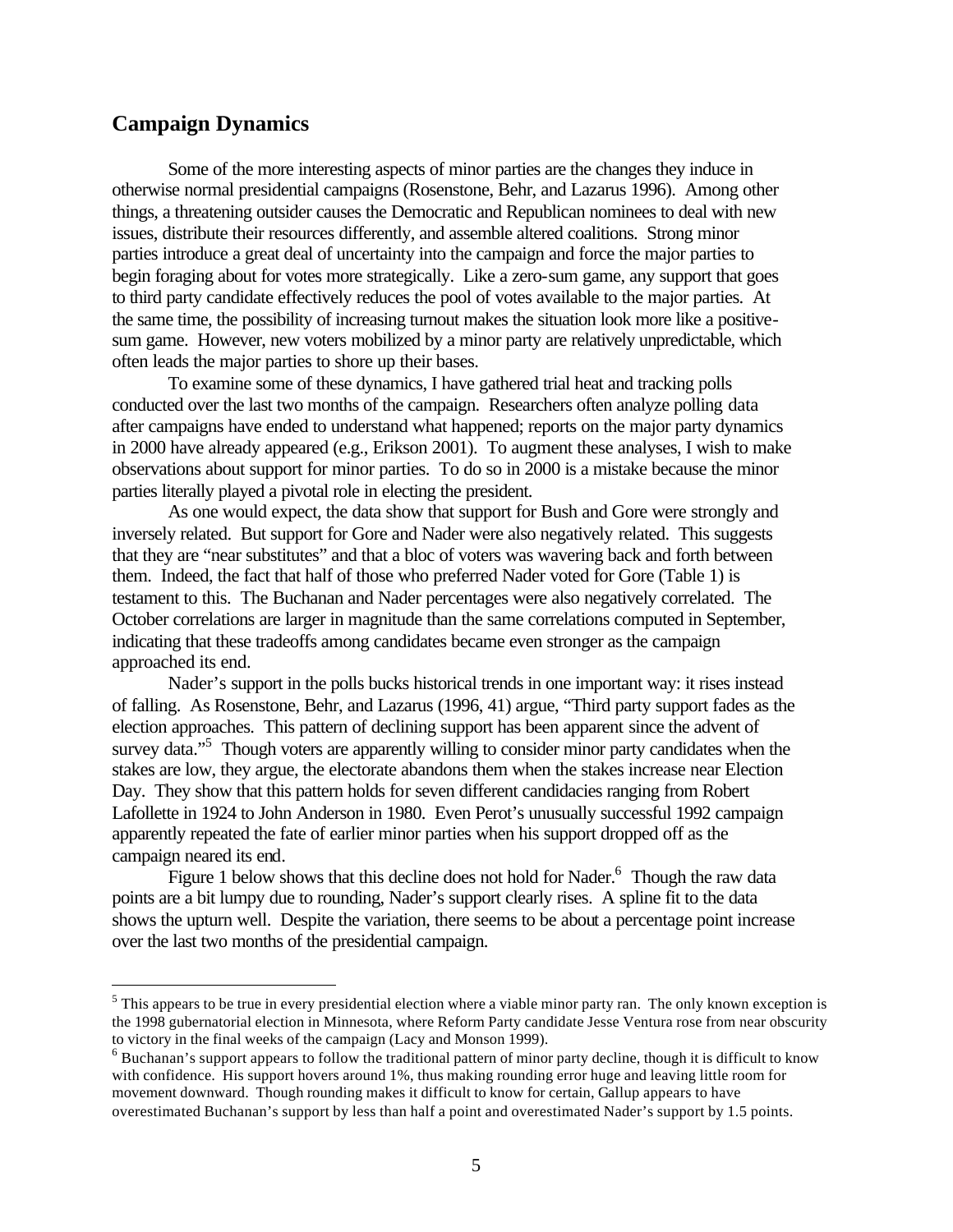

Figure 1: Time Series of Nader Support in Gallup Tracking Polls

Nader's rise in the polls defies history. Not only does minor party support wane in most polls as the consequences of committing to a candidate rise, but the 2000 major-party race remained close enough that Nader votes could have swung the election. Because of the closeness, one might have expected Nader to fall even faster than minor parties running in more lopsided elections. A "gut check" by Nader supporters late in the campaign should have caused them to waiver and throw their support, however weak, to Gore as the second best. If sophisticated maneuvering does not explain the rise in Nader support, what does?

Table 2 reports several simple time series regression models of Nader support.<sup>7</sup> There are five columns, each of which introduces different independent variables to the analysis. The variables include a simple daily counter, Gore and Buchanan vote percentages, and a measure of the closeness of the race. Closeness is measured as the absolute difference between the Bush and Gore percentages, so higher values indicate a more lopsided race. This is done to be sure that the relationship between time and Nader's support is not spurious. It might be, for example, that Nader's support rises only because the race gets closer.

 $^7$  A collection of several dozen trial heat polls is used here rather than the Gallup tracking polls shown in Figure 1. Tracking polls are adequate for analyzing the broad contours of campaigns, but are problematic for time series analysis because the observations are not independent. Though time series models allow for autocorrelation, tracking polls are based on rolling three-day averages (and in Gallup's case, quotas on the third day to compensate for missed respondents on the first two days). Fortunately Nader's rise in the polls is robust since it appears in both tracking polls and trial heat polls, even after introducing control variables.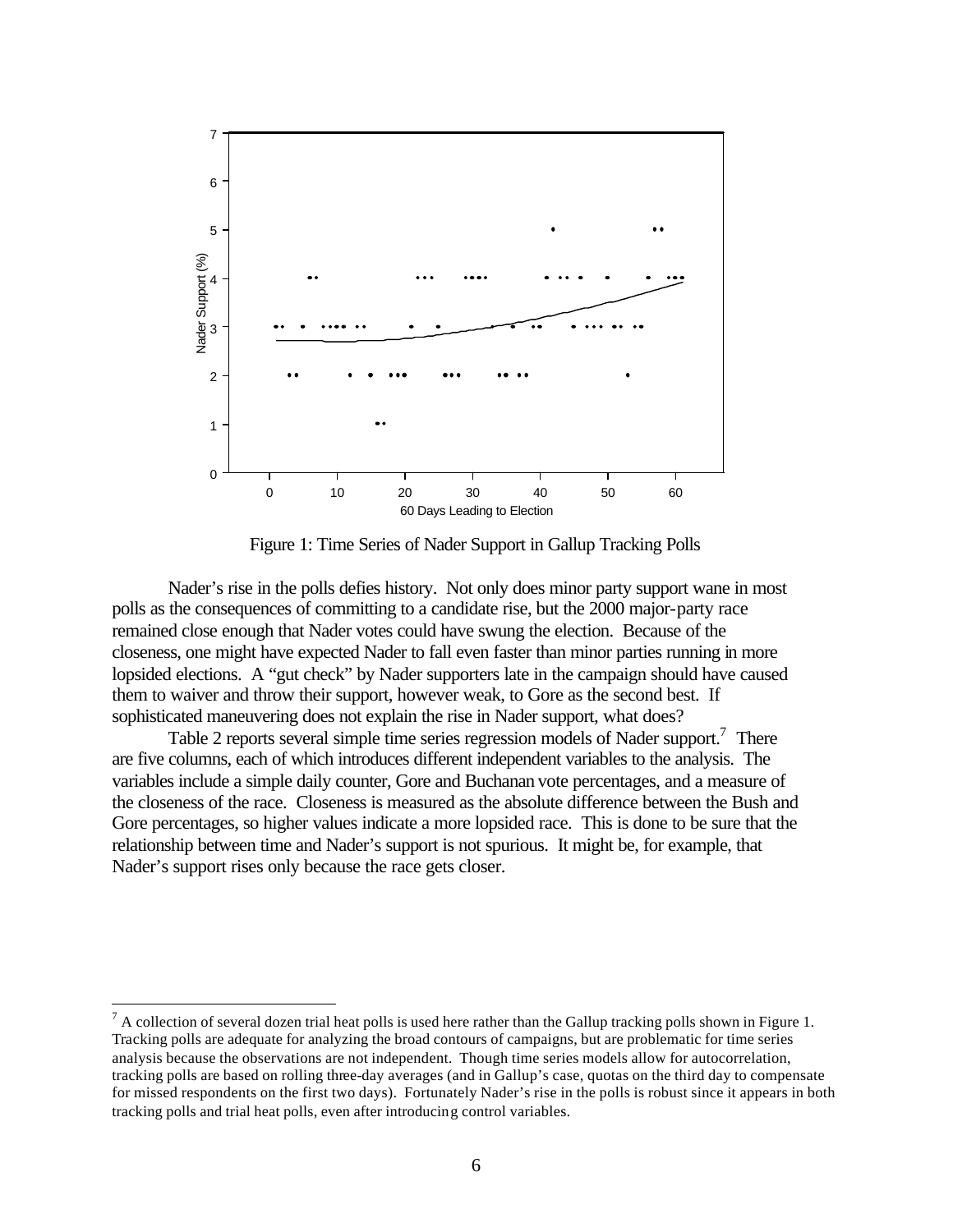|                             |          |          | Ш       | IV      |         |
|-----------------------------|----------|----------|---------|---------|---------|
| Closeness (Bush % – Gore %) | $.12*$   |          | $12*$   | $12*$   | .08     |
| Daily Counter               |          | $.02**$  | $.03**$ | $.03**$ | $.02**$ |
| Gore %                      |          |          |         | .02     | $-.07$  |
| Buchanan %                  |          |          |         |         | $.59**$ |
| Constant                    | $3.63**$ | $3.36**$ | 2.88**  | 1.98    | 5.54    |
| $\bm{r}$                    | .48      | .01      | .15     | .17     | .06     |
| Adjusted $R^2$              | .21      | .16      | .15     | .14     | .24     |

**Table 2: Explaining Nader's Daily Campaign Support**

*Notes:*  $* p < .10$ ,  $* p < .05$ , two-tailed test. Prais-Winston time series regression. N = 41.

The first three columns examine the relationships between time, closeness, and Nader support. It appears – both independently and jointly – that Nader's standings rise later in the campaign and when the race is more lopsided. So Nader does better later in the campaign, even after showing that many of his supporters strategically left him when the major party campaign got tighter. The last two columns reveal how his support interacted with the nearest substitutes, Buchanan and Gore. It is perhaps surprising that Buchanan and Nader appear to do well or poorly together, as indicated by the positive and significant coefficient on the Buchanan variable. In the end, however, this analysis confirms that Nader's unique rise in the polls over the final weeks of the campaign is not due merely to closeness or the standings of the other candidates. The daily counter remains significant regardless of the control variables introduced. In addition, the size of the coefficient confirms the finding in Figure 1 that Nader rose about a point over the last two months of the campaign.

## **Turnout and Vote-Stealing Effects**

Two of the most important effects a minor party candidate can have are in raising voter turnout and in altering the major party vote split. Minor parties of course shake things up in a host of other interesting ways, from altering the campaign agenda to fracturing the major party coalitions. In the end, however, it is enlightening to know how the election results would have been different without minor parties in the mix. Though one can never answer these counterfactual puzzles definitively by rerunning history (Asher 1995), they are ways of gaining insight on such questions using available data.

One of the ways to do this is simply to ask voters would they would have done under different scenarios. In 2000, Voter News Service exit polls asked voters about their choices in the hypothetical situation in which neither Buchanan nor Nader was running.<sup>8</sup> Table 3 presents a cross-tabulation of these hypothetical question and self-reported vote. Because minor parties earned so few votes, the aggregate major party split remains right at 50-50 even removing Buchanan, Nader, and the other minor party nominees.

<sup>&</sup>lt;sup>8</sup> "If these were the only two presidential candidates on the ballot today, who would you have voted for?" (Al Gore (Dem), George W. Bush (Rep), or Would not have voted for president).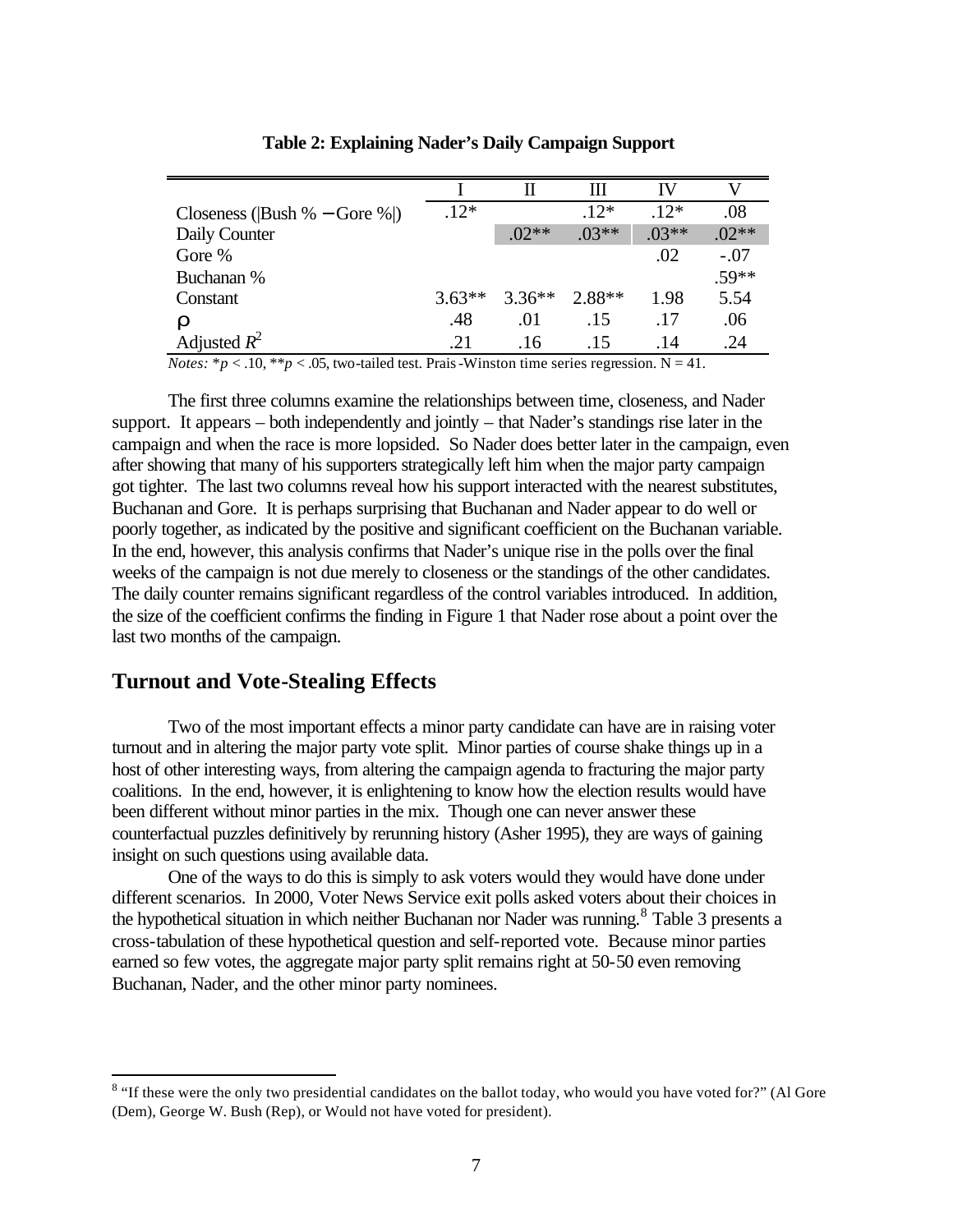|         |             | <b>Actual Vote</b> |             |       |                 |         |      |            |
|---------|-------------|--------------------|-------------|-------|-----------------|---------|------|------------|
|         |             | Gore               | <b>Bush</b> | Nader | <b>Buchanan</b> | Other   | All  | $2$ -Party |
| Vote in | Gore        | 96.4               | 1.4         | 47.7  | 31.2            | 23.0    | 48.4 | 49.7       |
| $2-Way$ | <b>Bush</b> | 2.4                | 97.2        | 21.9  | 26.6            | 36.7    | 49.1 | 50.3       |
| Race    | Abstain     | 1.2                | 1.4         | 30.5  | 42.2            | 40.3    | 2.5  |            |
|         | All         | 48.0               | 48.4        | 2.5   |                 | $\cdot$ |      |            |
|         | $2$ -Party  | 49.8               | 50.2        |       |                 |         |      |            |

**Table 3: Self-Reported Effects of Removing Minor Party Candidates**

*Source:* Voter News Service exit polls (weighted data). Entries are column percentages.

More intriguing is what individual voters would do. Nearly all Bush and Gore voters would remain loyal in a two-way race, as one might expect. This fits with the great consistency between ranking of and voting for major parties shown above. In contrast, many minor party voters would have abstained. Nearly 30% of Nader voters and more than 40% of Buchanan voters would have abstained without their candidates' in the race. About half of Nader's votes would have gone to Gore, the perceived next-best candidate. Surprisingly, Buchanan's brigade would have switched to Gore as least as much as it lined up behind Bush.

One can estimate the effects the candidates had on voter turnout by multiplying their actual vote shares by the percentage who would abstain in a two-way race. For example, 30.5% of Nader's 2.5% of the popular vote – or .75% – would have stayed home if he had not run. Taken together, minor parties boosted turnout directly by roughly 1.2 percentage points in 2000.

But candidates also have *indirect* effects on voter mobilization. Whereas direct effects are caused by a candidate mobilizing his supporters in an immediate way, indirect effects occur when supporters of one's opponents are mobilized by systemic changes in the campaign. Indirect turnout are caused such things as increasing closeness, adding color and drama to the race, introducing issues that mobilize new voters, and simply raising voter interest. The percentage of Bush and Gore voters who would abstain in a two-way race are suggestive of how large these indirect effects might be. These voters presumably turned out for one of the major party candidates because a minor party candidate reminded them about the importance of voting or threatened their candidates' victory. Without Buchanan or Nader in the race to make things interesting, they would have abstained. The percentages of Bush and Gore voters who would have behaved this way are small as a percentage, since most would have voted in a two-way race as well, but they are many in number. Using the same method as above, I estimate that turnout for the Bush and Gore would have fallen by a similar 1.3 points, for a total (direct and indirect) turnout effect of about  $2.5$  points.<sup>9</sup>

These self-reported results are reasonable, but ought to be taken with a grain of salt given what is known about the differences between opinions and behavior. If reliable, they ought to be replicated in other data. To check this, I turn to aggregate election returns to help develop an understanding of the turnout consequences of minor party voting in 2000. Because the Electoral

 $9<sup>9</sup>$  I calculate significantly smaller indirect turnout effects in 1996 using this method, probably due to a less competitive campaign between Clinton and Dole. Another way to get leverage on the turnout and vote-stealing effects is to estimate them based on predictions from regression models of vote choice and abstention (Lacy and Burden 1999, 2001). Only NES data will work here, however, as exit polls by definition exclude abstainers. Unfortunately, NES data contain too few Buchanan and Nader voters – just 3 and 33 respectively, before removing cases due to missing data – for a suitable analysis.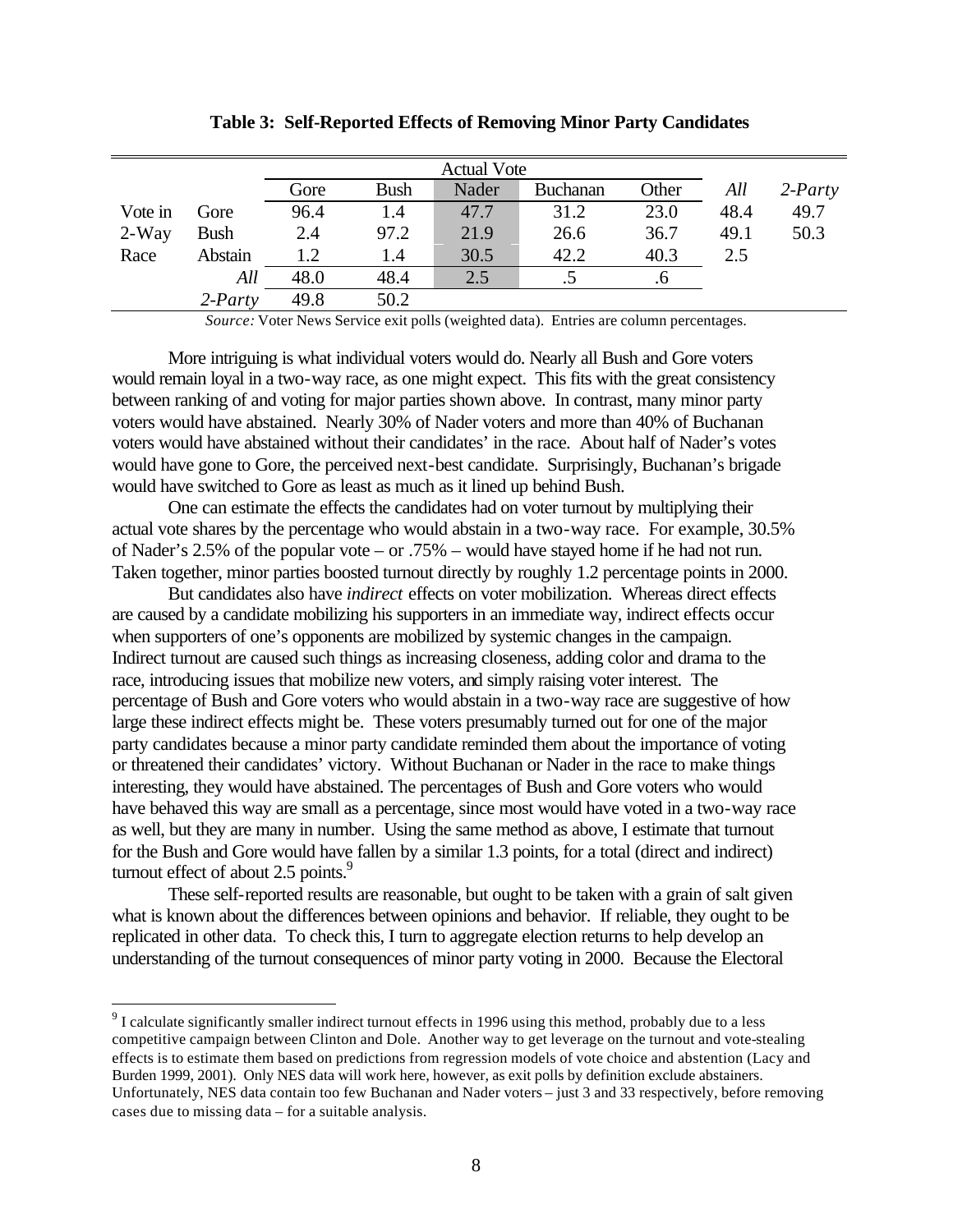College operates on a winner-take-all basis within states, the first analysis relies on states as the units of analysis.

I begin with a regression model predicting voter turnout in the states.<sup>10</sup> Control variables are included to account for baseline turnout differences across states. Controls include such things as percent college educated, per capita income, and population density. I hypothesize that the closeness of the race in the state as well as the vote shares' for minor parties might each raise turnout. Closeness might boost turnout indirectly by voters believing that their votes matter more or simply making the campaign more interesting. Most importantly, the Buchanan, Nader, other minor parties' vote shares are included to determine which of them managed to raise turnout directly. Because Buchanan and Nader were not listed on the ballot in a few states, I run the analysis both for the full sample and the 44 states where both candidates appeared on the ballot to be sure that the results are not sensitive to write-in effects.

The results are found in Table 4. State electorates with more whites, fewer cities, more education, and higher incomes all have higher turnout. These variables capture interstate differences sufficiently enough that southern exceptionalism has disappeared. As expected, closeness of the race seems to have a positive effect on turnout after controlling for minor party showings. This could be because closeness *per se* encourages potential abstainers to turn out, or because a closer race causes the candidates engage in more voter mobilization (Cox and Munger 1989). Buchanan has a negligible effect on turnout, but Nader in contrast appears to have increased voter participation directly.

| Variable                        | <b>All States</b> | B & N on Ballot |
|---------------------------------|-------------------|-----------------|
| Nader %                         | $1.02**$          | $1.30**$        |
| Buchanan %                      | .70               | 1.36            |
| <b>Other Minor Parties' %</b>   | $-90.13$          | $-188.44$       |
| <b>Closeness of Race</b>        | $-14**$           | $-.16*$         |
| South                           | .83               | 1.49            |
| Percent Caucasian               | $.35**$           | $.35**$         |
| <b>Population Density</b>       | .001              | $-.001$         |
| <b>Percent College Educated</b> | $.26*$            | .18             |
| Per Capita Income               | .00004            | .0002           |
| Constant                        | 16.90**           | 14.23*          |
| Number of Cases                 | 51                | 44              |
| $R^2$                           | .77               | .78             |

#### **Table 4: Explaining Voter Turnout by State**

*Notes:* Entries are OLS coefficients, weighted by the voting age population.

 $*p < .10, **p < .05$ , two-tailed test using White/Huber robust standard errors.

This state-level analysis, in conjunction with the survey data analyzed above, confirm that Nader had an undisputable effect on voter turnout. Many of his supporters were so committed to him – or dissatisfied enough with every other candidate – that they simply would have abstained had Nader not run. It is this inverse relationship between voters' enthusiasm and their candidate' vote shares that allows some of the poorest performing minor parties to have some of the largest direct effects on voter turnout.

 $10$  I am still in the process of collecting voter turnout data by county.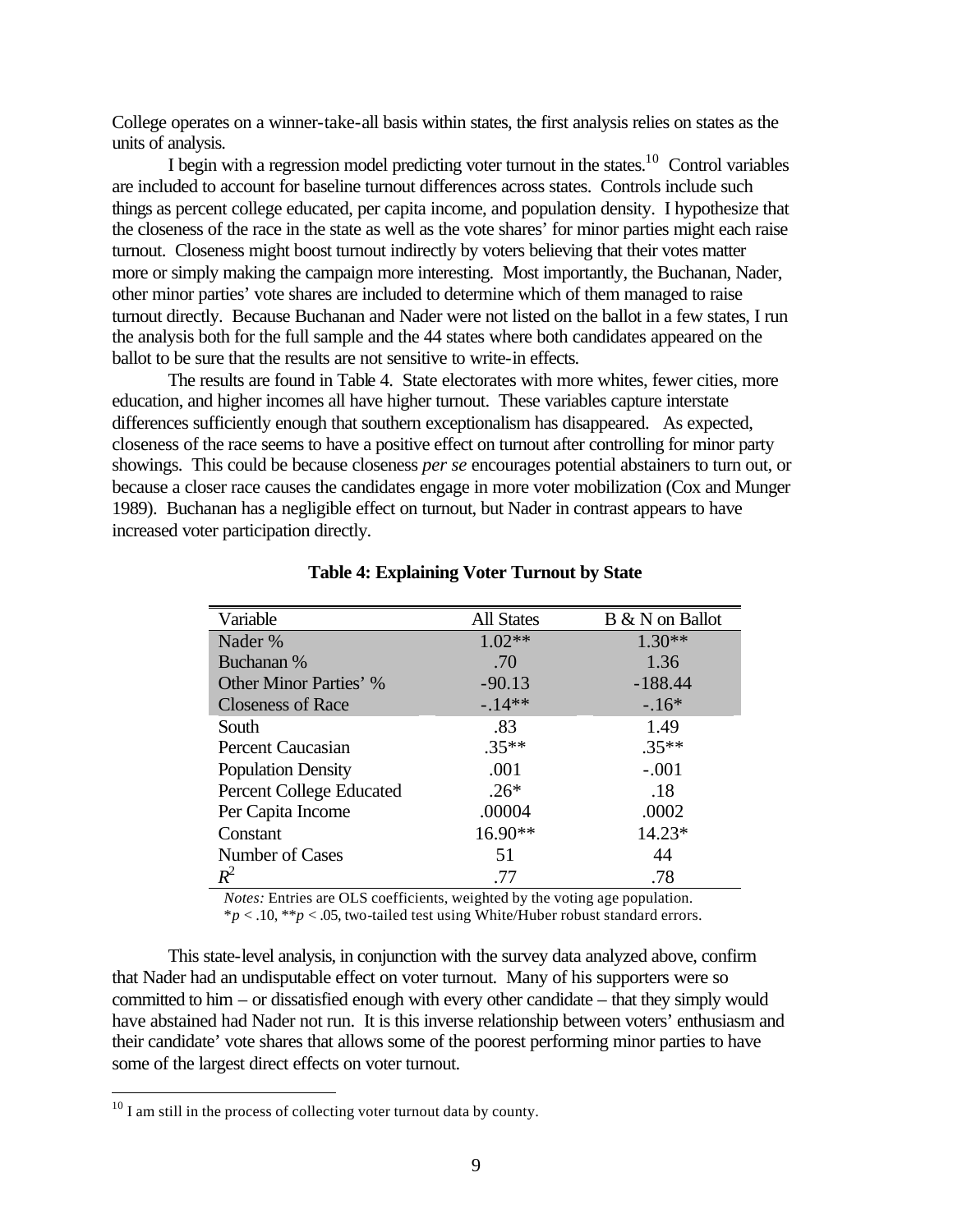Though many would have not voted in a two-way race, the largest group of Nader voters would have gone to Gore. In fact, many journalists have speculated that the Florida fiasco could have been avoided if Nader had not run as Gore would have picked up enough potential Nader supporters to defeat Bush there.

# **Throwing the Electoral College**

 $\overline{a}$ 

The analysis presented so far indicates that the outcome of the 2000 election was perverse. Bush not only lost the popular vote but was nearly the Condocet *loser* in head-to-head pairings with each of other candidates. Nonetheless, these findings do not address whether, as the title of this paper asks, Nader essentially elected Bush by stealing votes disproportionately from Gore. Though many Nader voters say they would vote for Gore in a hypothetical two-way race, it is difficult to know how well these responses would predict their actual behavior were that to occur. And the data are merely national averages that cannot reveal how minor parties affected the major party vote in particular states.

Florida was the center of attention for over a month following the November 7 election. The razor-thin result there was subject to ballot recounts and a series of legal maneuvers by the parties involved aimed at starting, stopping, and controlling the recounts. Just a few hundred votes separated Bush from Gore, yet Nader received nearly 100,000 votes. If even a small fraction of his voters had chosen Gore instead, the Democrats would have won the presidency.<sup>11</sup> In fact, Buchanan and *six* even more obscure minor party candidates each received more votes than Bush's margin of victory. Together they account for 250 times the mere 537 votes that distinguished Bush and Gore in the end. Though Nader's absence might have given Gore a clear Florida win, the absence of a number of right-wing minor party candidates from Buchanan to Hagelin to Browne might have allowed for a clear Bush victory.

While issues of ballot design and election law are important, they have overshadowed the kingmaker effects that Nader and other minor party nominees might have had beyond the butterfly ballot.<sup>12</sup> For a deeper look at this relationship, Table 5 shows the results of a regression model explaining the Gore vote. Here the dependent variable is Gore vote share in each county though the specification looks a lot like the state turnout model above. Nader's support in 1996 and 2000 are included as independent variables to determine how the Gore and Nader fortunes covaried. In addition to set of control variables, Clinton's share of the 1996 vote is included to tap general support for Democratic presidential candidates and the Clinton-Gore administration.

 $11$  Indeed, only about 1% of the Nader vote is required to make up the final Bush-Gore difference. But one can not say that 537 are all that are needed for Gore to win. Florida law requires a recount whenever the difference is less than .5% of the total votes cast. Gore would have needed to win by roughly 30,000 votes initially to avoid an automatic recount or recanvass. Legal maneuvering might have developed differently if Gore was the leader in the initial count, leading to an unknown outcome. One must also assume that turnout and that the other minor parties' vote totals would remain constant for this kind of analysis.

 $12$  For a careful analysis of voting irregularities in the 2000 presidential election, see the series of papers by Wand and colleagues at <http://elections.fas.harvard.edu>.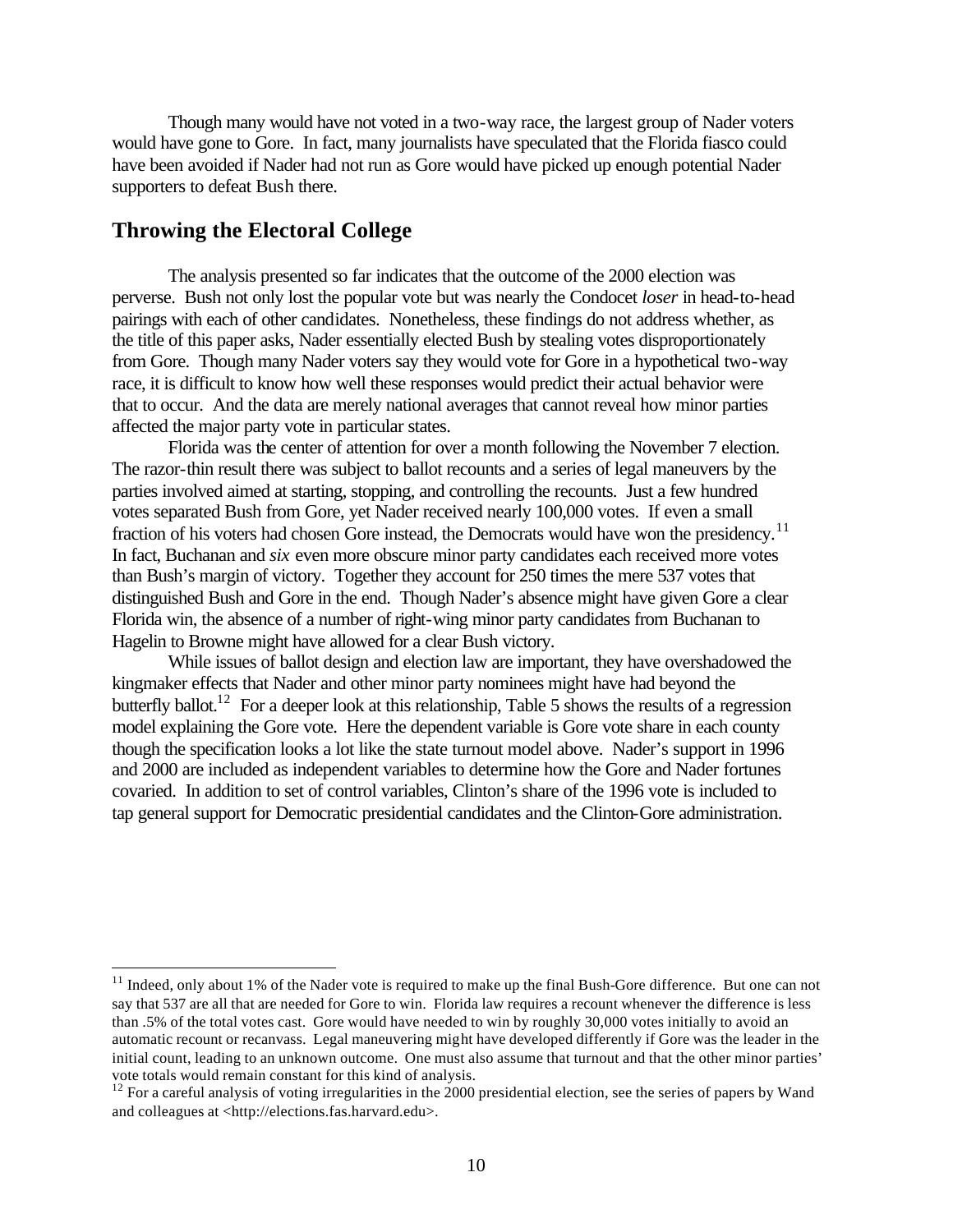| Variable                        | <b>All Counties</b> | Nader on Ballot |
|---------------------------------|---------------------|-----------------|
| Nader 2000 %                    | $-.18$              | $-.36*$         |
| Nader 1996 %                    | $.89*$              | $.93*$          |
| <b>Clinton 1996 %</b>           | $.95*$              | $.94*$          |
| South                           | $-.39$              | $-1.10$         |
| <b>Percent Caucasian</b>        | $-.08*$             | $-.07*$         |
| <b>Population Density</b>       | $.0001*$            | $.0001*$        |
| <b>Percent College Educated</b> | $-.04$              | $-.02$          |
| Per Capita Income               | $.0003*$            | $.0003*$        |
| Constant                        | 3.43                | 4.17            |
| Number of Cases                 | 3017                | 2453            |
| $R^2$                           | .90                 | .90             |

**Table 5: Explaining Gore's Vote by County**

*Notes:* Entries are OLS coefficients, weighted by total votes cast.

\**p* < .001, two-tailed test using White/Huber robust standard errors.

The results suggest that Gore and Nader were indeed viewed as near though certainly not perfect substitutes, as the negative sign on the 2000 Nader vote share variable indicates. This suggests that while Nader drew some of his support from the Gore camp, a much larger share of it came from other places. Potential abstainers appear to make up the lion's share of Nader's support. This corroborates the substantial turnout effects found in the state analysis above and the self-reported estimates where about many Nader voters report that they would have abstained in a two-way election.

But many Nader voters also stated that they would have supported Gore had their candidate not been running. If the dynamics in Florida were anywhere near this average effect, it is evident that Al Gore would be president today had it been a traditional two-candidate race. But was Ralph Nader able to drain away enough Democratic votes to cost Gore the presidency?

In the days following the election itself, the outcome Florida remained unsettled. Gore held 266 electoral votes to Bush's 246. Since 270 are need to win the presidency outright, the Florida outcome would determine the next president of the United States, as long as the other state outcomes remained fixed. At the same time, four other states were won by razor-thin margins that could have gone either way. Even conceding Florida to Gore, Bush could have won the presidency with only slight shifts in Iowa, New Mexico, Oregon, and Wisconsin. Collectively they could have thrown the election to Bush almost as easily as Florida would have given it to Gore.

|            | <b>Bush-Gore</b> | Votes for    | Ratio | Electoral |
|------------|------------------|--------------|-------|-----------|
| State      | Difference $(A)$ | Buchanan (B) | A/B   | Votes     |
| Iowa       | 4144             | 6400         | .65   |           |
| New Mexico | 366              | 2762         | .13   |           |
| Oregon     | 6765             | 12210        | .55   |           |
| Wisconsin  | 5708             | 12825        | .45   |           |

### **Table 6: Where Buchanan Cost Bush Electoral Votes**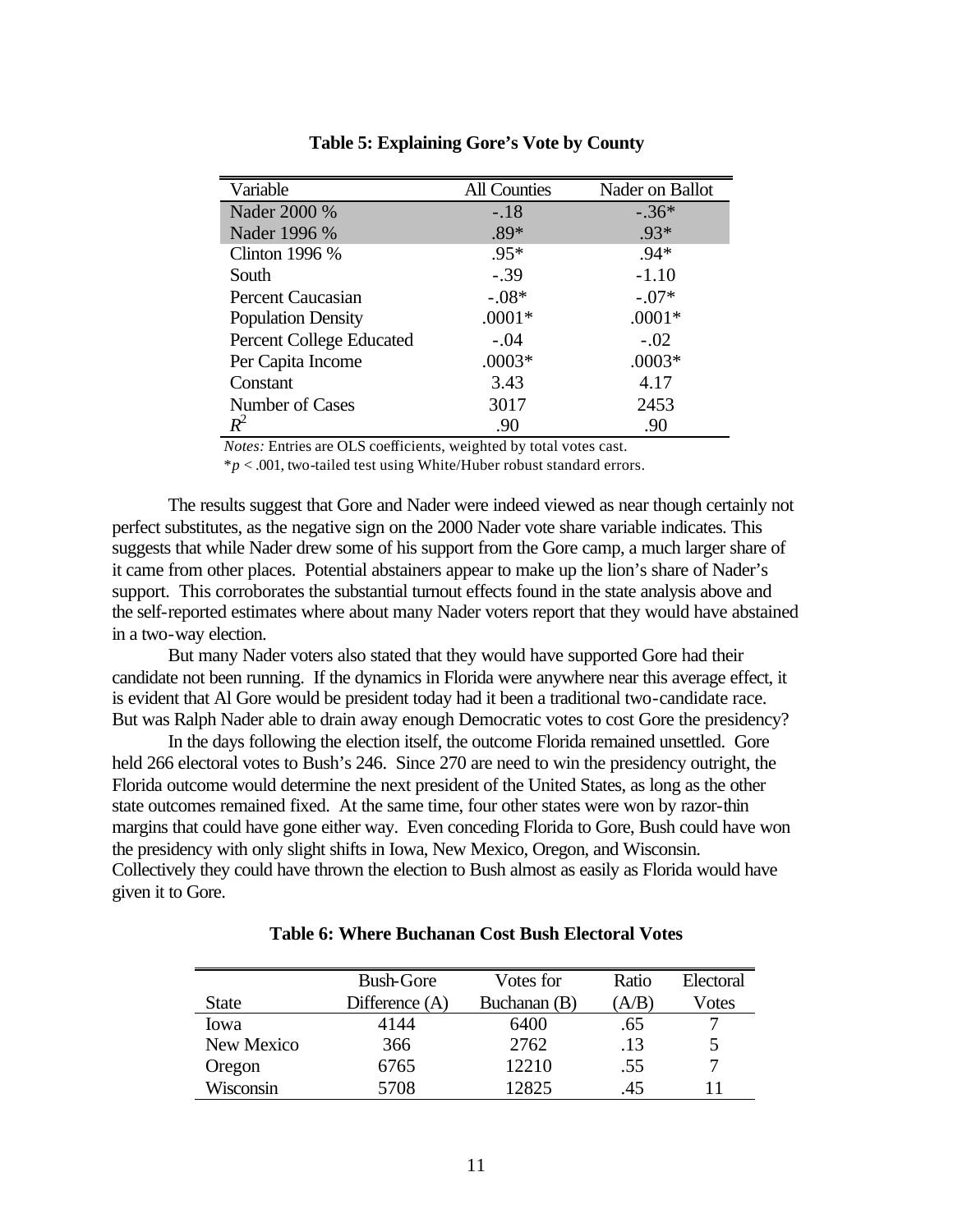As Table 6 shows, Gore beat Bush by a small number of votes in each of these four states. In all four the Bush-Gore margin accounted for less than half a percent of the total votes cast (the same threshold below which Florida law requires a recount). Yet together these four states hold 30 electoral votes, five *more* than in Florida.

Also in each of these states, Buchanan won more votes than the difference between Bush and Gore. Had Buchanan not been on the ballot, it seems likely that Gore would have lost these states and Bush would have been elected regardless of the Florida outcome. All that would be required is that enough Buchanan voters choose Bush rather than vote for Gore or abstain. Assuming for the moment that no Buchanan voters would choose Gore, "enough" is anywhere from 13% in New Mexico to 65% in Iowa. Since many Buchanan voters nationally would have picked Gore in a two-way race, the thresholds are substantially higher than this in reality.

One cannot know for certain whether Bush would have won these four states without Buchanan in the race. It appears to be possible but perhaps not likely. National exit polls indicate that about one in four Buchanan voters would have chosen Bush, but the ratios probably vary tremendously across the states. Unfortunately, state exit polls have include too few Buchanan voters to reach firm conclusions. Nonetheless, had Pat Buchanan not been running, it is at least plausible that Florida would have not been subject to great public scrutiny and that Bush would have been elected easily with as many as 301 electoral votes. Bush ought to be at least as angry at Pat Buchanan – a former Republican who cost him an undisputed victory – as the Democrats are at Ralph Nader for taking Florida out of their hands.

## **Sources of Minor Party Support**

According to exit polls, Nader support came most from those who voted for Clinton in 1996 and second from those who abstained in the last election. Together, they make up 55% of the Nader coalition. This confirms the suspicion that he drew mostly from the left and those less engaged with the system. As a share of previous voters, Nader drew most from the Perot camp, though it is only about a tenth of Perotistas, and this smaller pool makes the total Perot contribution modest. More Perot voters broke for Bush in 2000 than all of the others candidates combined (see Rapoport and Stone 2001).

It is not yet clear what individual-level determinants drove citizens to vote for Buchanan and Nader. To address this question I estimate a vote choice model using VNS exit poll data. These data have the benefit of large samples that allow for analysis of minor party voting. Otherwise rich NES data simply have too few Buchanan and Nader voters for firm inferences. The primary drawback of exit polls is that the sample excludes abstainers, but this is an unavoidable trade-off.

I estimate a discrete choice model that includes a set of explanatory variables suspected to influence vote choice. The variables fall into four broad categories. I begin with measures of general political orientation: party identification and ideology. Both are long-term attachments shown to have strong effects on voting behavior. Next are several economic evaluations. Economics and elections are deeply intertwined and these variables allow for both national and personal as well as retrospective and prospective judgements to influence vote choice. The third set of variables tap the sociocultural nature of contemporary American elections. I include a variable tapping attitudes on abortion, a measure of religious attendance, and whether a person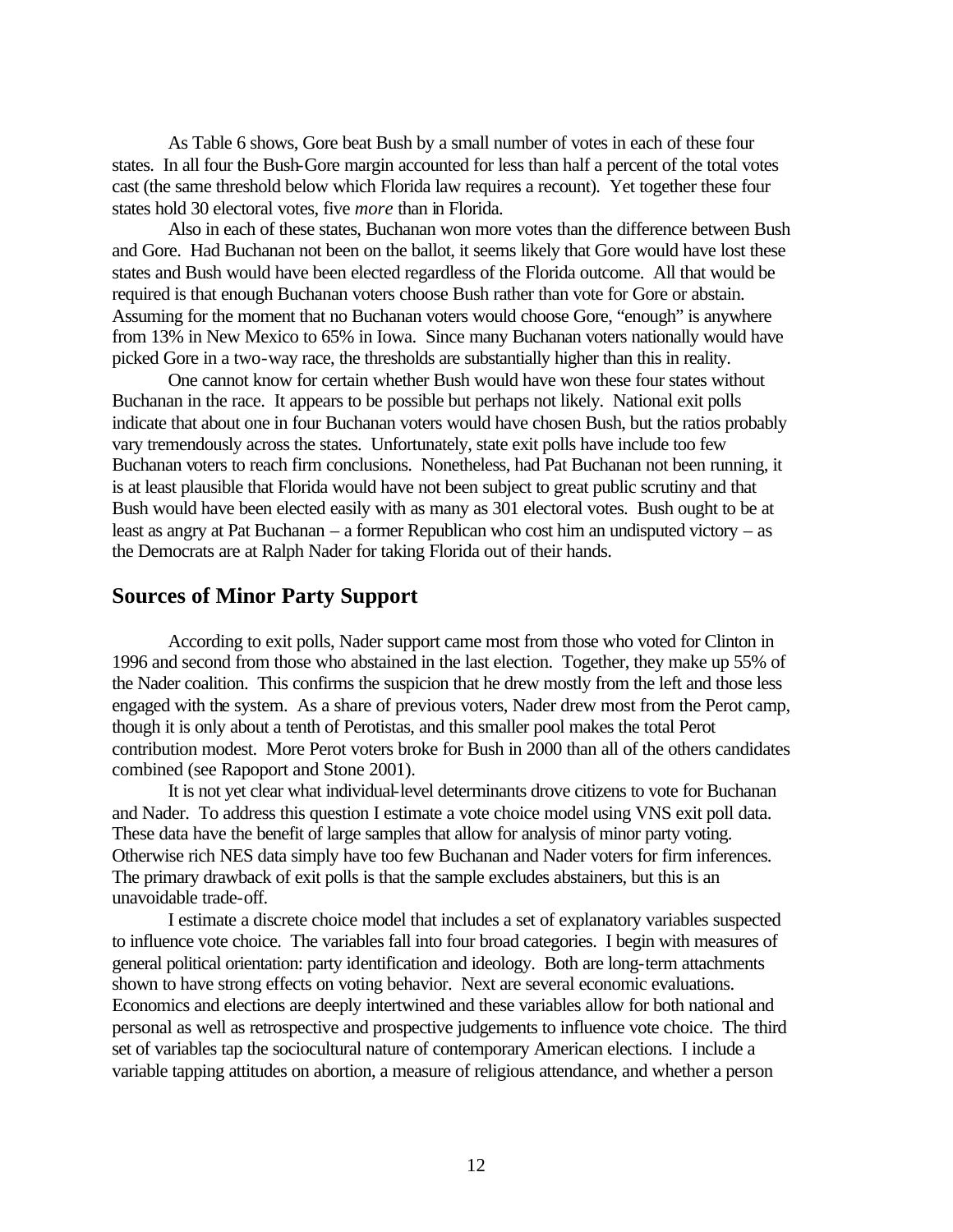identifies with the religious right. Finally, a set of demographic control variables such as race, education, gender, and age are included. Question wordings are available in the Appendix.

The estimates in Table 7 show how variables influenced the choices between each of the other candidates and Nader. Nader is chosen as the arbitrary baseline category since not all pairwise comparisons are simultaneously estimable. Using Nader as baseline as least allows one to examine the most interesting Gore-Nader and Buchanan-Nader comparisons. Positive coefficients indicate that higher values on the independent variables lead to a greater likelihood of supporting a candidate other than Nader. For example, the significant coefficient of .50 on the female dummy variable reveals that women are significantly more likely to vote for Gore than Nader, all else held constant. But the variable's insignificance in the remaining columns indicates that women are no more likely to vote for another candidate relative to Nader. Some classes of variables affect all of the comparisons with Nader while others only influence one or two of the pairings.

|                                | Gore v.   | Bush v.  | Buchanan v. | <b>Other Minor</b> |  |
|--------------------------------|-----------|----------|-------------|--------------------|--|
|                                | Nader     | Nader    | Nader       | v. Nader           |  |
| <b>General Orientations</b>    |           |          |             |                    |  |
| Democrat                       | 1.85**    | .14      | $1.92**$    | .47                |  |
| Republican                     | .32       | $2.35**$ | $1.20*$     | .37                |  |
| Ideology                       | $.43**$   | 1.48**   | .33         | $1.06**$           |  |
| <b>Economic Evaluations</b>    |           |          |             |                    |  |
| <b>National Prospections</b>   | $-.22*$   | $-.39**$ | $-.33$      | $-.063$            |  |
| <b>National Retrospections</b> | $-.44**$  | .03      | $-.13$      | $-.66*$            |  |
| <b>Personal Retrospections</b> | $-.44**$  | $-.01$   | .03         | $-.26$             |  |
| <b>Cultural Politics</b>       |           |          |             |                    |  |
| <b>Abortion Attitude</b>       | $-.08$    | $.40**$  | $.88**$     | $.44*$             |  |
| <b>Church Attendance</b>       | .06       | $-.10$   | .28         | .12                |  |
| Religious Right                | .50       | .79*     | $1.85**$    | $1.14*$            |  |
| Demographic Controls           |           |          |             |                    |  |
| Married                        | .06       | .10      | $1.97**$    | .31                |  |
| Homosexual                     | .16       | $-.68$   | $-1.04$     | $-.01$             |  |
| Age                            | $.22**$   | $.14**$  | $-.06$      | .03                |  |
| Income                         | .05       | $.18**$  | $-.09$      | $-.11$             |  |
| Education                      | $-.22**$  | $-.29**$ | $-.55**$    | $-.02$             |  |
| <b>Union Member</b>            | .14       | $-.35$   | $1.02**$    | $-.71$             |  |
| <b>Black</b>                   | $2.01**$  | $-.13$   | .87         | .94                |  |
| Latino                         | .01       | $-.39$   | $-.85$      | $-.48$             |  |
| Female                         | $.50**$   | $-.06$   | .06         | $-.43$             |  |
| Constant                       | $3.04**$  | $-.74$   | $-5.24**$   | $-2.38**$          |  |
| Number of Cases                | 5012      |          |             |                    |  |
| Log Likelihood                 | $-2323.0$ |          |             |                    |  |

#### **Table 7: A Model of Presidential Vote Choice**

*Notes:*  $* p < 0.10, ** p < 0.05$ , two-tailed test. Cell entries are multinomial logit coefficients. *Source:* Voter News Service exit poll data (weighted).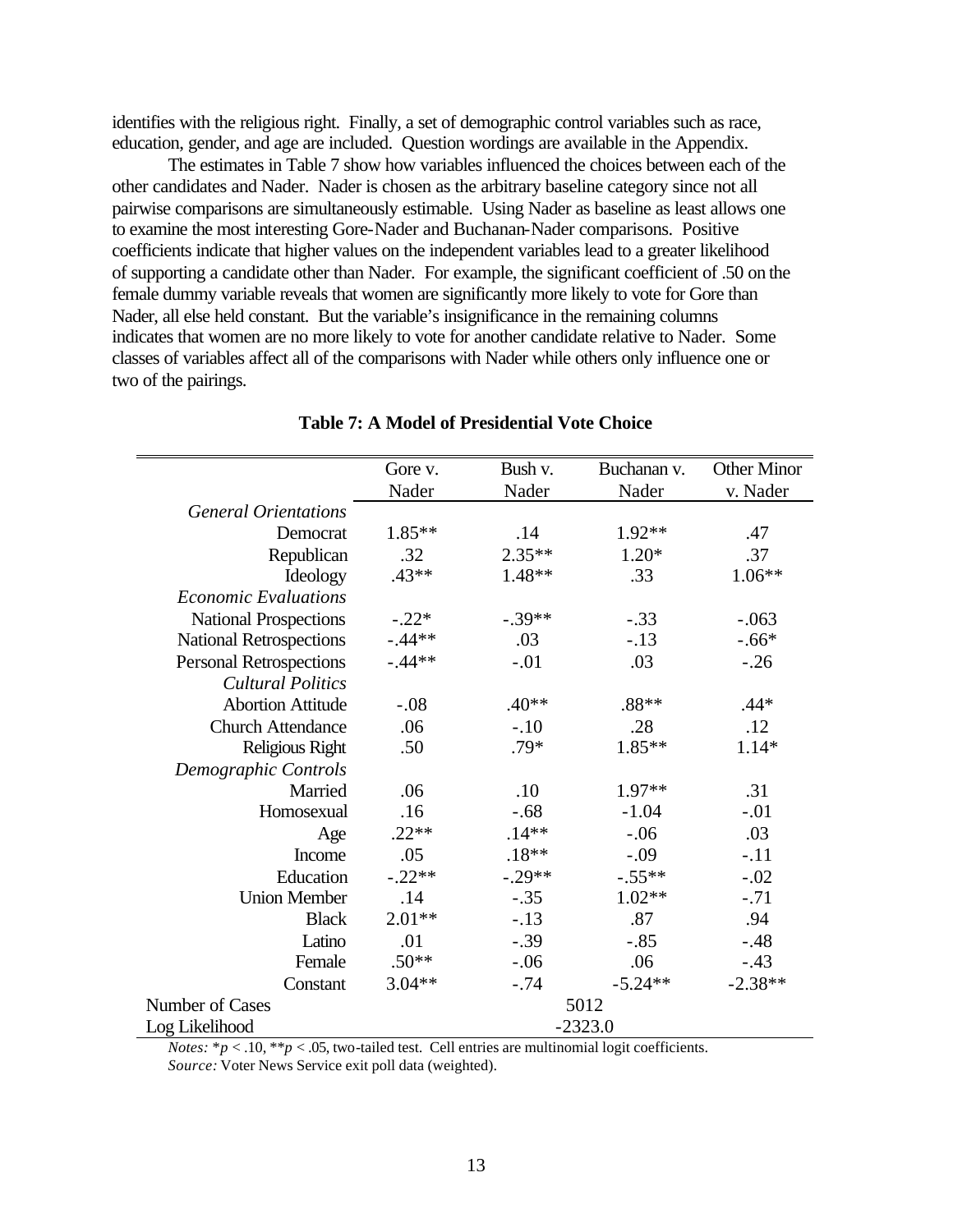The major factors separating Gore and Nader voters are economic evaluations. Economic variables fail to achieve statistical significance in most other cases, but all three measures are strongly related to the Gore-Nader vote. In all three cases those who are less content with the economy tend to choose Nader over Gore. This might reflect a failed strategy on Gore's part. Though his convention acceptance speech attempted to distinguish him from the Clinton era by asking voters to see him "as my own man," Nader voters still held Gore responsible for an imperfect economy. In accord with earlier work (Cho 1999; Lacy and Burden 1999, 2001), minor parties often owe their support to anti-incumbent sentiment. And the substantive effects of these variables are not trivial. For a voter who is undecided between Gore and Nader, viewing the current economy as "poor" rather than "excellent" increases his probability of picking Nader from .50 to .79, a change of nearly 30 percentage points. Though national retrospections turn out to matter more than national prospections and personal retrospections, all three clearly separated Gore and Nader voters in 2000.

Contrast the power of economics to separate Gore and Nader voters with the effects of the cultural variables. One's attitude toward abortion and identification with the "religious right" have consistent effects on every comparison *aside* from Gore-Nader. Pro-choice voters are more likely to choose Nader than Bush, Buchanan, and other minor parties. Yet abortion attitudes do not distinguish between Gore and Nader. Again assuming that a voter is initially torn between the candidates, the probability of voting for Nader rises by anywhere from .27 (Bush) to .43 (Buchanan) as she goes from pro-life to pro-choice. For at least some voters abortion was definitive. The power of these variables to shape the voting decision fits with earlier work on the importance of abortion in modern electoral politics (Abramowitz 1995; Adams 1997). But other cultural issues matter too. Belonging to the religious right makes a .19 to .36 more likely to vote against Nader. These effects are strongest for the Buchanan-Nader pairing, which makes sense given the socially conservative content of the Buchanan rhetoric. Consistent with this, married respondents are far more likely to pick Buchanan over Nader though marriage has no impact otherwise. In contrast to the denominational differences that drive voting based on social/cultural issues, religiosity itself, as least as measured by frequency of attendance, appears unrelated to vote choice (cf., Gilbert *et al*. 1999).

Long-term political orientations such as partisanship, ideology, and demographic predispositions have strong effects on vote choice. As one might expect, liberals are almost always more likely to vote for Nader than an opponent and partisans likewise support their nominees in most cases. The one exception to this is that both Democrats and Republicans favor Buchanan over Nader. This might reflect that Nader, unlike former Republican Buchanan, comes from outside of the conventional party system. This finding reinforces the theme that Nader voters were least enamored of the entire slate of candidates.

Finally, though blacks and to a lesser degree women favored Gore over Nader, age and education had more systematic effects on the Nader vote. All else constant, younger voters and those with more education were more likely to vote for Nader. This fits with conventional views of party identification and minor party voting that expect the young to support minor parties disproportionately. It is noteworthy that age does not distinguish Buchanan and Nader, as the young tend to support minor parties of all stripes. Though income and education are often assumed to run in the same direction because they contribute to a person's socioeconomic status, they sometimes work in opposite directions here. Nader occupied a niche that attracted those with higher educations and lower incomes. While both Buchanan and Nader raised objections to free trade, union members were more likely to favor the Reform Party than the Green Party in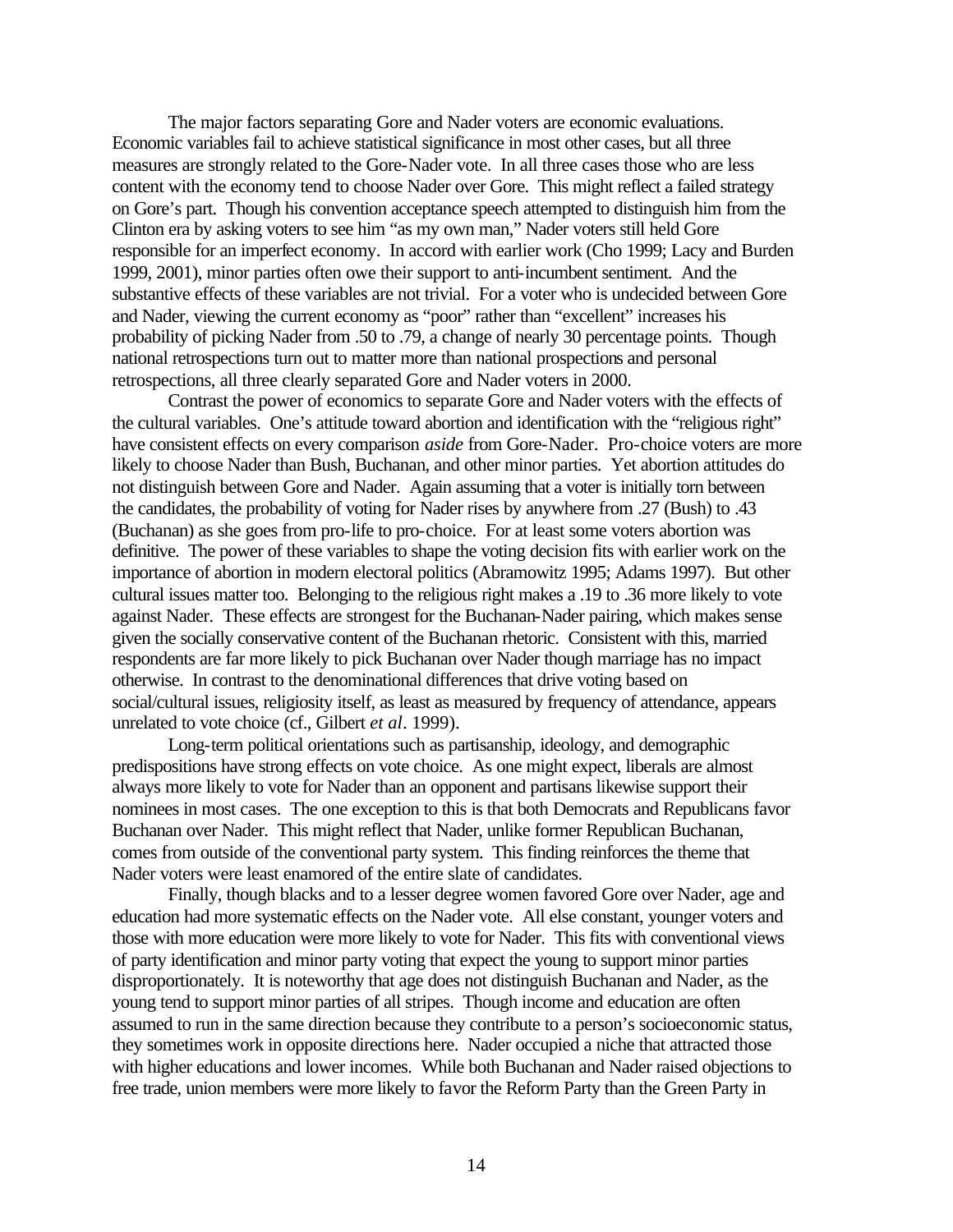2000. Whereas Nader seems to have won votes on college campuses, Buchanan collected more in the union halls.

In the face of the "wasted vote" phenomenon and the possibility of electing one's thirdmost preferred candidate as a result, why did so many Americans nonetheless vote for Buchanan and Nader? The vote choice model above revealed that Nader tended to win the votes of white, liberal yet nonpartisan voters who were discontent with the economy. These findings confirm earlier work that found economic grievances, age, and strength of partisanship all associated with third party voting (Abramson *et a*l. 1995, 2000; Alvarez and Nagler 1995, 1998; Gold 1995; Lacy and Burden 1999, 2001; Rosenstone, Behr, and Lazarus 1996). But we should also wonder what contributes to minor party showings at the aggregate level where how rather than why a person voted as his did is most relevant.

Table 8 addresses this support issue by regressing the Buchanan and Nader county vote shares on a series of political and demographic variables. In addition to a common set of controls, I include measures of Nader's showing in 1996 to tap support specific to his candidacy. But I also wish to see the degree to which Buchanan and Nader drew from Perot's 1996 base and the votes of other minor parties that year. Rapoport and Stone (2001), for example, convincingly argue that Republicans were the main beneficiaries of the Perot movement's collapse. It is reasonable to hypothesize that minor parties drew support from the Perotistas as well. Finally, the closeness of the election is included to assess strategic voting.

|                                          | Nader       | <b>Buchanan</b> |
|------------------------------------------|-------------|-----------------|
| Nader's 1996 Percent                     | $1.04**$    | $-2.49**$       |
| Perot's 1996 Percent                     | $.14**$     | $-.10$          |
| <b>Other Minor Parties' 1996 Percent</b> | $.18*$      | .58             |
| <b>Closeness of Race in State</b>        | $.18**$     | $.48**$         |
| South                                    | $-.58**$    | $4.41**$        |
| Percent Caucasian                        | $.004**$    | $.36**$         |
| <b>Population Density</b>                | $-.00002$   | $-.001**$       |
| <b>Percent College Educated</b>          | $.12**$     | $-.18**$        |
| Per Capita Income                        | $-.00003**$ | $.0001**$       |
| Constant                                 | $-.98**$    | $20.71**$       |
| Number of Cases                          | 2453        | 3015            |
| $R^2$                                    | .71         | .42             |

### **Table 8: Explaining Nader and Buchanan County Vote Shares**

*Notes:* Entries are OLS coefficients, weighted by the voting age population.  $*p < 0.10$ ,  $*p < 0.05$ , two-tailed test using White/Huber robust standard errors. Counties where candidates are not on ballot are removed.

The results indicate that Nader far exceeded Buchanan's ability to build on earlier third parties successes. Not only did Nader regain most of the votes earned in his lackluster 1996 run for president, but it appears that he drew from the Perot camp as well. Nader took about 15% of the 1996 Perot vote while Buchanan apparently pulled in none.

Another suspicion confirmed by this analysis is that all minor parties are not the same. Though much of the literature looks for commonalties in voting for different minor parties across elections (Gold 1995; Gilbert *et al*. 1999; Herrnson and Green 1997; Lacy and Burden 2001; Rosenstone, Behr, and Lazarus 1996), researchers ought to acknowledge differences as well.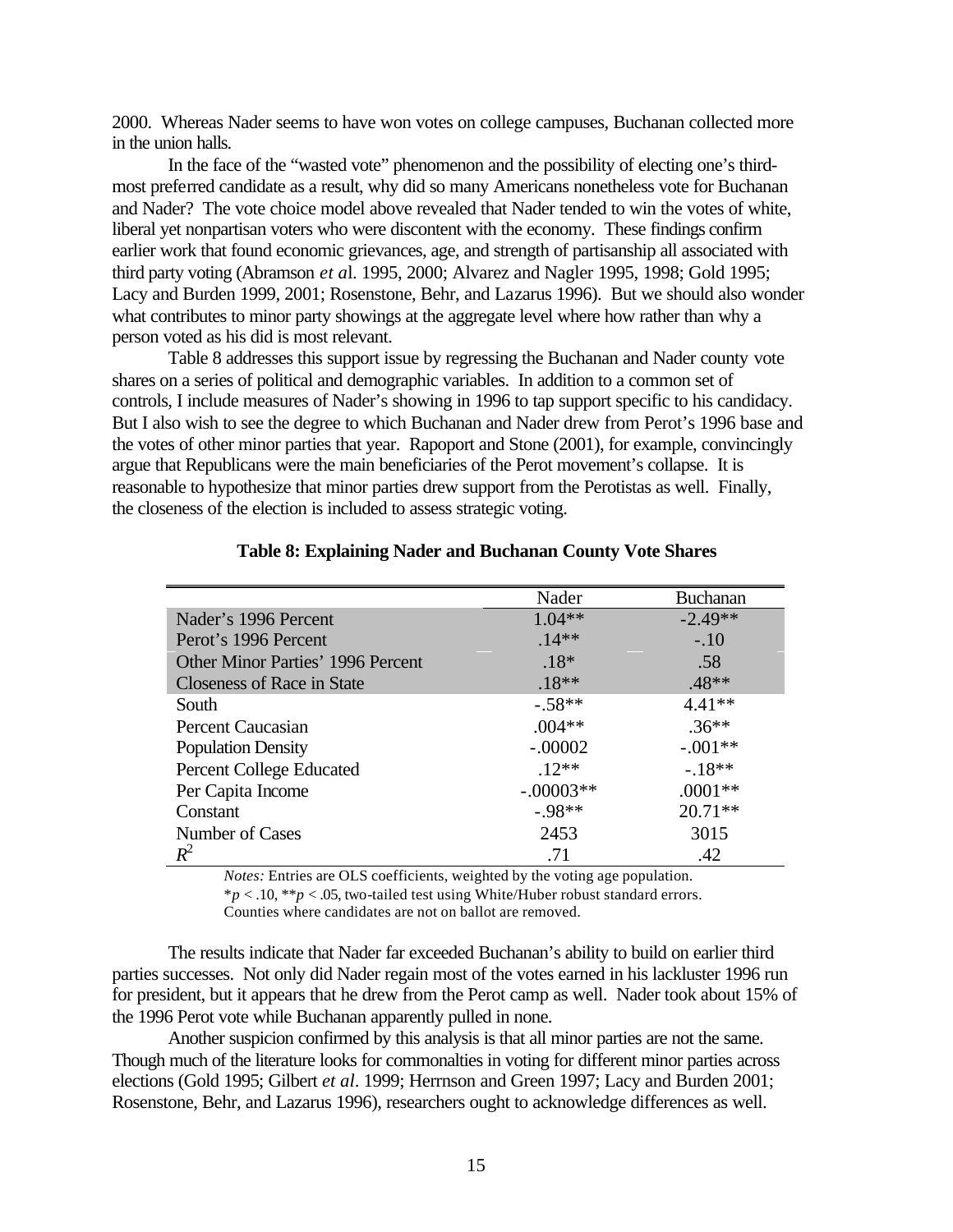Nader was more likely to win the votes of those living outside the South, with more education, but lower incomes while Buchanan did better in the South, among those with less education, and those with higher incomes. Even within the same election context, Buchanan and Nader appealed to rather different kinds of voters.

After including the 1996 minor party vote shares and controlling for demographics like race, region, and education, the lopsidedness of the election is positively related to both the Buchanan and Nader votes. This confirms a finding repeated throughout this paper that minor party voters were highly sensitive to the possibility of being pivotal in a close major party contest. The "wasted vote" logic and sophisticated voting were apparently on many Buchanan and Nader supporters' minds.

This finding bolsters the hypothesis that conviction is negatively correlated with a candidate's showing. As Lacy and Burden (2001) show, minor party candidates who do most poorly surprisingly often have the largest effects on turnout for this reason. Though Ross Perot earned 19% of the vote in 1992, he did only about as well a turning out new voters as John Anderson did with his meager 6.6% showing in 1980. Though Buchanan and Nader together garnered only a bit above 3% of the popular vote, they managed to have noticeable effects on voter participation.

# **Conclusion**

The 2000 presidential election has done much to enlighten our understanding of minor parties in United States politics. At a practical level, 2000 added two fascinating observations to the growing number of cases available for study. In some ways this research will reinforce earlier conclusions based primarily on Wallace, Anderson, and Perot. For instance, their supporters are less partisan and less satisfied with the nations economic performance than other voters. These are the same relationships that helped and hurt earlier minor parties.

At the same time, the Buchanan and Nader candidacies stand apart from their predecessors. Among other things, these candidates could have easily affected who won the election. Gore probably would have won with Nader in the picture, and Bush could have won more easily without Buchanan around. These minor party candidates occupy an important slot at the end of a string of such candidacies. Indeed, five of the last nine presidential elections have witnessed significant minor parties. Nader but not Buchanan managed to build on these successes by tapping into the bank of Perot's voters. Nader's candidacy is unique in that his standing rose during the final days of the campaign, an anomaly among minor party presidential campaigns. And despite the closeness of the election, minor party voters in 2000 were far more strategic than their predecessors. A larger share of Buchanan and Nader supporters also would have rather abstained that voted for another candidate. These unusual dynamics lead to one of the least satisfying social choice outcomes of any presidential election.

One of the findings of this paper is that Buchanan and Nader introduced an unprecedented amount of distortion into the aggregation of preferences. This was possible because of the extreme closeness of the major party contest. Though eventually chosen the victor, Bush did not win the popular vote and would not have won using just about any other voting method. Though Democrats blame Nader for their loss, Republicans should realize that an outright victory might have likely been theirs – even without Florida – had Buchanan not run. Nader also made minor party history by defying the strong tendency of such candidates to lose support in the final days of the campaign. It actually appears that Nader rose in the polls in the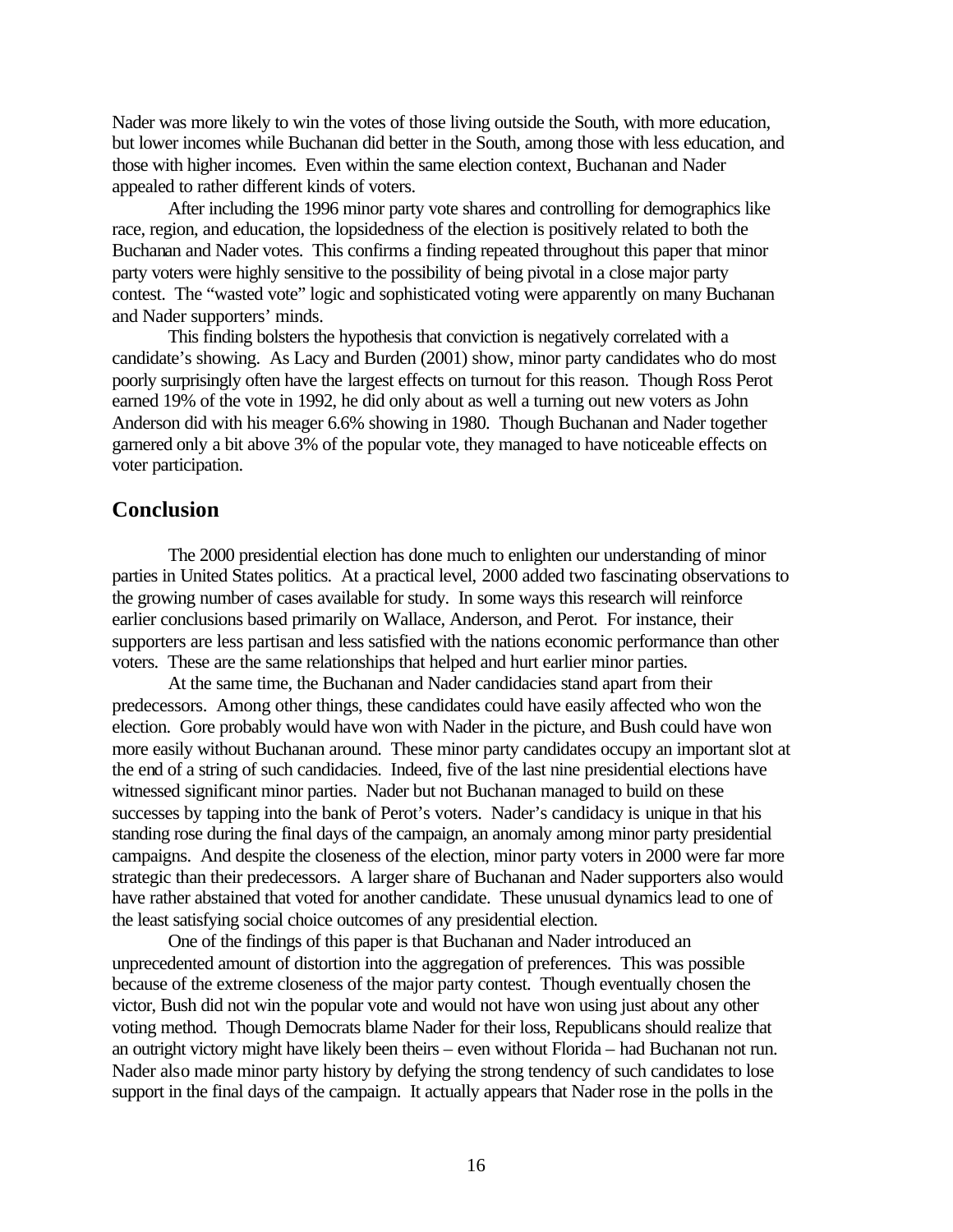weeks preceding Election Day, this despite the possibility that he might throw the election to many of his supporters' third most preferred candidate.

Building on earlier work, this paper also showed that minor party candidates have effects on both turnout and the major party vote shares. Buchanan and Nader had surprisingly large turnout effects despite their small vote totals, suggesting that it might actually be the most meager campaigns that raise turnout the most by bringing out diehard supporters who would otherwise abstain. Because Buchanan and Nader ran as minor party candidates in the same election, we are reminded about the great differences among such candidates that are often downplayed. Nader drew support from young voters, the educated, liberals, and those upset with the economy; Buchanan won his votes in the South, from the religious right, and the less educated. These differences warn against the development of a grand theory of minor party coalitions.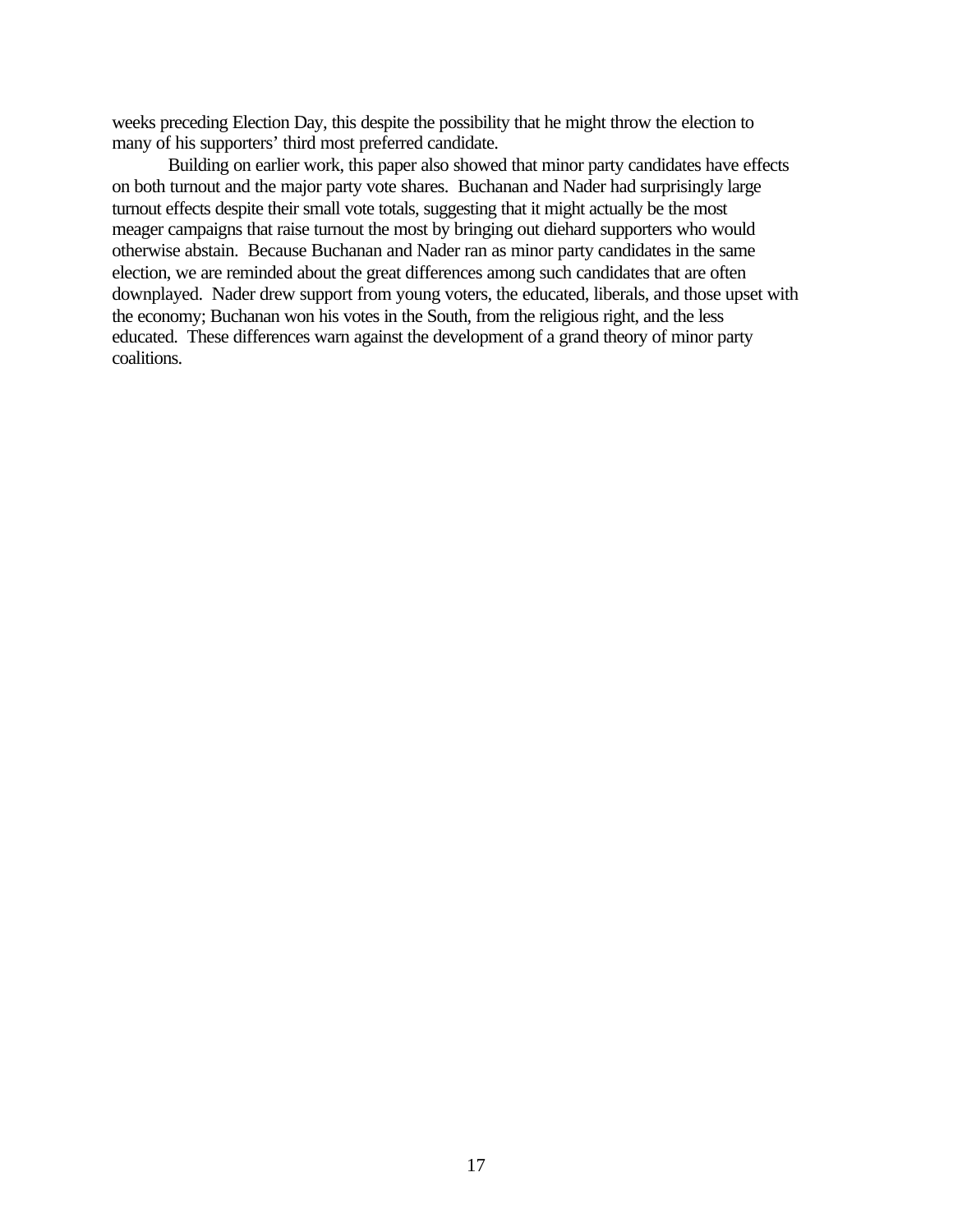# **Appendix**

Exit poll data were collected on Election Day by the Voter News Service, an organization that conducts election surveys for major news outlets. Pollsters collected self-administered questionnaires from more than 13,000 voters in 2000. For Table 3, the two-way race question is "If these were the only two presidential candidates on the ballot today, who would you have voted for? 1 Al Gore (Dem), 2 George W. Bush (Rep), 3 Would not have voted for president." The wordings of questions used in Table 7 are listed below. Note that several of them were recoded in the way the text implies.

- *Democrat* and *Republican*: "No matter how you voted today, do you usually think of yourself as a: 1 Democrat, 2 Republican, 3 Independent, 4 Something else"
- *Ideology*: "On most political matters, do you consider yourself: 1 Liberal, 2 Moderate, 3 Conservative"
- *National Prospections*: "During the next year, do you think the nation's economy will: 1 Get better, 2 Get worse, 3 Stay about the same"
- *National Retrospections*: "Do you think the condition of the nation's economy is: 1 Excellent, 2 Good, 3 Not so good, 4 Poor"
- *Personal Retrospections*: "Compared to four years ago, is your family's financial situation: 1 Better today, 2 Worse today, 3 About the same"
- *Abortion Attitude*: "Which comes closest to your position? Abortion should be: 1 Legal in all cases, 2 Legal in most cases, 3 Illegal in most cases, 4 Illegal in all cases"
- *Church Attendance*: "How often do you attend religious services? 1 More than once a week, 2 Once a week, 3 A few times a month, 4 A few times a year, 5 Never"
- *Religious Right*: "Do you consider yourself part of the conservative Christian political movement, also known as the religious right? 1 Yes, 2 No"
- *Married*: "Are you currently married? 1 Yes, 2 No"
- *Homosexual*: "Are you gay, lesbian, or bisexual? 1 Yes, 2 No"
- *Age*: "To which age group to you belong? 1 18-24, 2 25-29, 3 30-39, 4, 40-44, 5 45-49, 6 50-59, 7 60-64, 8 65-74, 9 75 or over"
- *Income*: "1999 total family income: 1 Under \$15,000, 2 \$15,000-\$29,999, 3 \$30,000-49,999, 4 \$50,000-\$74,999, 5 \$ 75,000-\$99,999, 6, \$100,000 or more"
- *Education*: "What was the last grade of school you completed? 1 Did not complete high school, 2 High school graduate, 3 Some college or associate degree, 4 College graduate, 5 Postgraduate study"
- *Union Member*: "Do you or does someone in your household belong to a labor union? 1 Yes, I do, 2 Yes, someone else does, 3 Yes, I do and someone else does, 4 No one does"
- *Black* and *Latino*: "Are you: 1 White, 2 Black, 3 Hispanic/Latino, 4 Asian, 5 Other" *Female*: "Are you: 1 Male, 2 Female"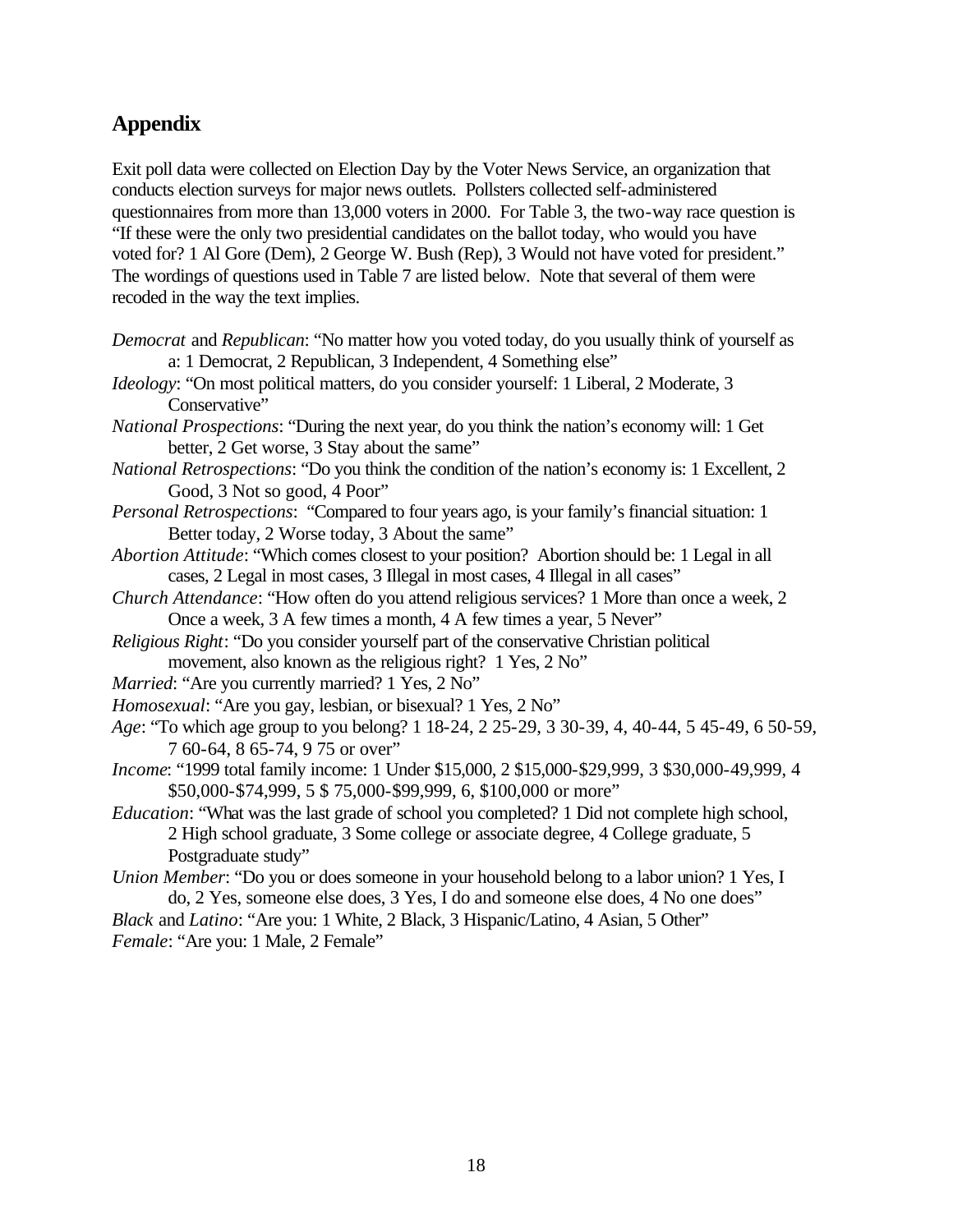# **References**

- Abramson, Paul R., John H. Aldrich, Phil Paolino, and David W. Rohde. 1992. "'Sophisticated' Voting in the 1988 Presidential Primaries." *American Political Science Review* 86:55-69.
- Abramson, Paul R., John H. Aldrich, Philip Paolino, and David W. Rohde. 1995. "Third-Party and Independent Candidates in American Politics: Wallace, Anderson, and Perot." *Political Science Quarterly* 110:349-67.
- Abramson, Paul R., John H. Aldrich, Philip Paolino, and David W. Rohde. 2000. "Challenges to the American Two-Party System: Evidence from the 1968, 1980, 1992, and 1996 Presidential Elections." *Political Research Quarterly* 53:???.
- Abramowitz, Alan I. 1995. "It's Abortion, Stupid: Policy Voting in the 1992 Presidential Election." *Journal of Politics* 57:176-86.
- Adams, Greg D. 1997. "Abortion: Evidence of an Issue Evolution." *American Journal of Political Science* 41:718-37.
- Aldrich, John H. 1997. "Positive Theory and *Voice and Equality*." *American Political Science Review* 91:421.
- Alvarez, R. Michael, and Jonathan Nagler. 1995. "Economics, Issues, and the Perot Candidacy: Voter Choice in the 1992 Presidential Election." *American Journal of Political Science* 39:714-44.
- Alvarez, R. Michael, and Jonathan Nagler. 1998 "Economics, Entitlements and Social Issues: Voter Choice in the 1996 Presidential Election." *American Journal of Political Science* 42:1349-63.
- Arrow, Kenneth J. 1951. *Social Choice and Individual Values*. New Haven, CT: Yale University Press.
- Asher, Herbert. 1995. "The Perot Campaign." In *Democracy's Feast: Elections in America*, ed. Herbert F. Weisberg. Chatham, NJ: Chatham House.
- Brams, Steven J., and Peter C. Fishburn. 1983. *Approval Voting*. Boston, MA: Birkhäuser.
- Brams, Steven J., and Samuel Merrill III. 1994. "Would Ross Perot Have Won the 1992 Presidential Election under Approval Voting?" *PS: Political Science & Politics* 27:39-44.
- Cho, Sungdai. 2000. "Does Incumbency Matter? Strategic Vote Choice among Third Party Supporters in U.S. Presidential Elections." Paper presented at the annual meeting of the Midwest Political Science Association, Chicago.
- Cox, Gary W., and Michael C. Munger. 1989. "Closeness, Expenditure, Turnout: The 1982 U.S. House Elections." *American Political Science Review* 83:217-32.
- Duverger, Maurice. 1963. *Political Parties: Their Organization and Activity in the Modern State*. Trans. Barbara North and Robert North. New York, NY: Wiley.
- Erikson, Robert S. 2001. "The 2000 Presidential Election in Historical Perspective." *Political Science Quarterly* 116:29-52.
- Gilbert, Christopher P., David A. M. Peterson, Timothy R. Johnson, and Paul A. Djupe. 1999. *Religious Institutions and Minor Parties in the United States*. Westport, CT: Praeger.
- Gold, Howard J. 1995. "Third-party Voting in Presidential Elections: A Study of Perot, Anderson, and Wallace." *Political Research Quarterly* 44:751-73.
- Herrnson, Paul S., and John C. Green, ed. 1997. *Multiparty Politics in America*. Lanham, MD: Rowman and Littlefield.